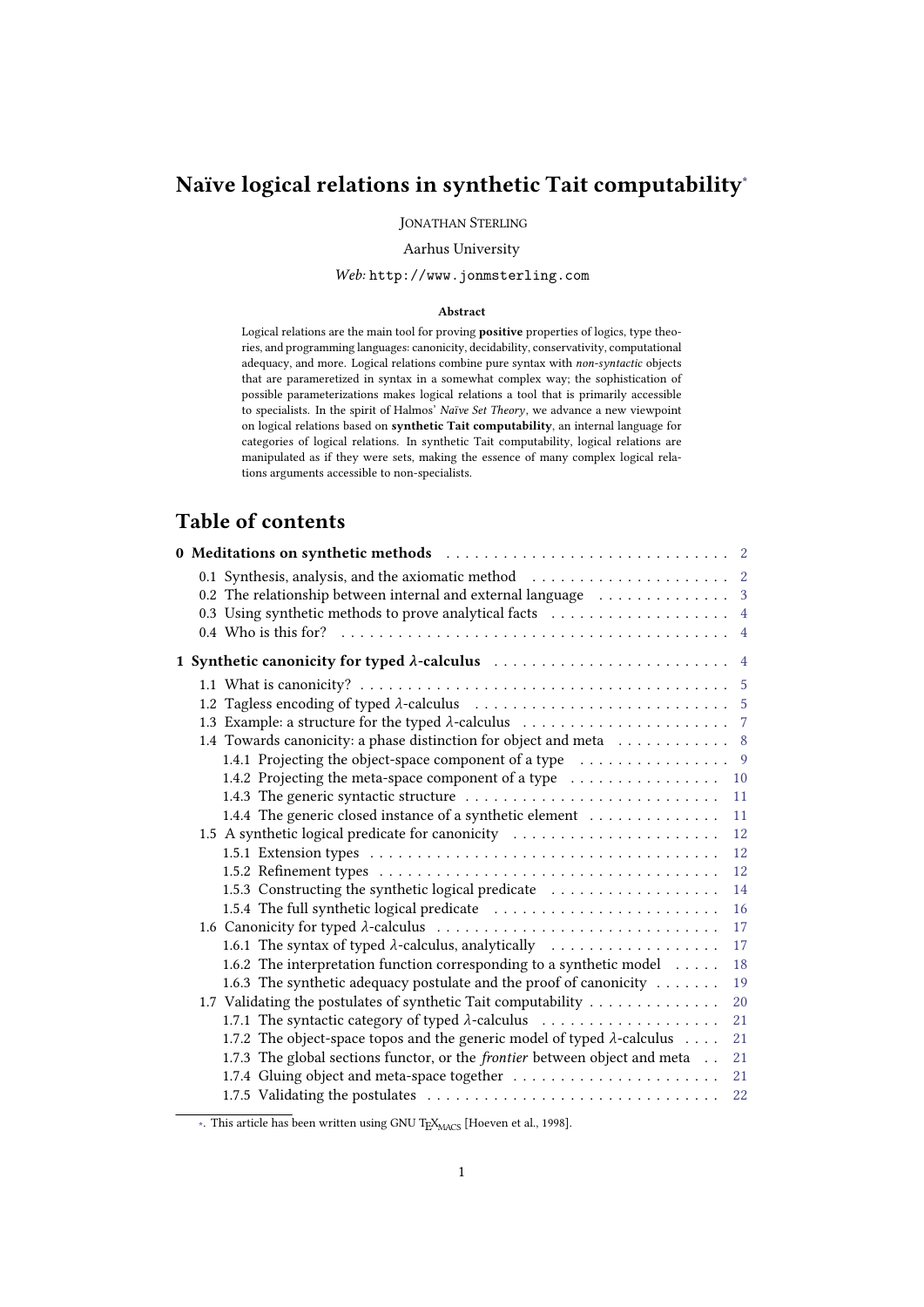| <b>Bibliography</b> |  |  |
|---------------------|--|--|
|---------------------|--|--|

Acknowledgments. Thanks to Lars Birkedal for his comments on a draft of these lecture notes. I am grateful to Callen McGill for finding mistakes in an earlier draft. Finally, my sincere thanks to the denizens of the  $\text{TeX}_{\text{MACS}}$  forum, who have helped me learn to use this excellent tool.

# <span id="page-1-0"></span>0 Meditations on synthetic methods

### <span id="page-1-1"></span>0.1 Synthesis, analysis, and the axiomatic method

The axiomatic method in mathematics is a tug of war between *analysis* and *synthesis*: analysis studies an object by modeling it with some substance that reliably behaves like the object in question, whereas synthesis takes stock of the competing models for an object and proceeds from an axiomatization of their essential properties. Analysis is important because it allows scientists to distinguish between empty fantasies and concepts that are grounded in reality by proceeding from the general to the particular; synthesis is no less important because it sharpens our view of the objects we study by summating our historical (analytical) experience in the form of axioms.

The canonical example of the synthetic method is the ancient Greek mathematician Euclid's plane geometry, which starts from an axiomatization of the properties of points, lines, circles, and angles as primitive notions. For instance:

- 1. A straight line can be drawn between any two points.
- 2. A line segment can be extended to a straight line.
- 3. There exists a circle with any center and radius.
- <span id="page-1-2"></span>4. All right angles are equal to each other.

The postulates above are descriptive of many different "models" for the concept of a line: this can be seen by considering the *parallel postulate*,<sup>1</sup> whose affirmation and negation are both consistent with the four postulates above. The revolution in modern mathematics brought on by the introduction of *analytic* (coordinate-based) methods under Descartes and Fermat should be understood as affirming the need for a plurality of models given that useful axiomatic systems can almost never uniquely determine their subject matter.

Analytic methods have been utterly dominant in recent mathematics: today, almost no mathematics is done purely synthetically, *i.e.* without reference whatsoever to a model. The modern viewpoint however accommodates (and greatly relies upon) the summation of analytic experience in the form of axioms, *e.g.* the axioms of set theory, the axioms of abelian categories [\[Grothendieck,](#page-22-1) [1957\]](#page-22-1), or the axioms of homology theories [\[Eilenberg](#page-22-2) [and](#page-22-2) [Steenrod,](#page-22-2) [1945\]](#page-22-2).

The use of axiomatic abstractions has many aspects in commonality with the classical synthetic method, but the attitude and orientation are different: today we use synthetic methods as a tool to manipulate and prove things about objects that are ultimately con stituted in a "nuts and bolts" fashion. The benefit of a synthetic construction or argument is not only that it is intuitive and direct, but also that it applies all at once to many different possible models. Thus whereas in the past the synthetic and analytic viewpoints were opposed to each other, today they must be viewed as two parts of a whole whose interplay leads to new and useful developments in mathematics.

[<sup>1.</sup>](#page-1-2) The statement of the parallel postulate: *If a straight line falling on two straight lines make the interior angles* on the same side less than two right angles, the two straight lines, if produced indefinitely, meet on that side on which *the angles are less than two right angles.*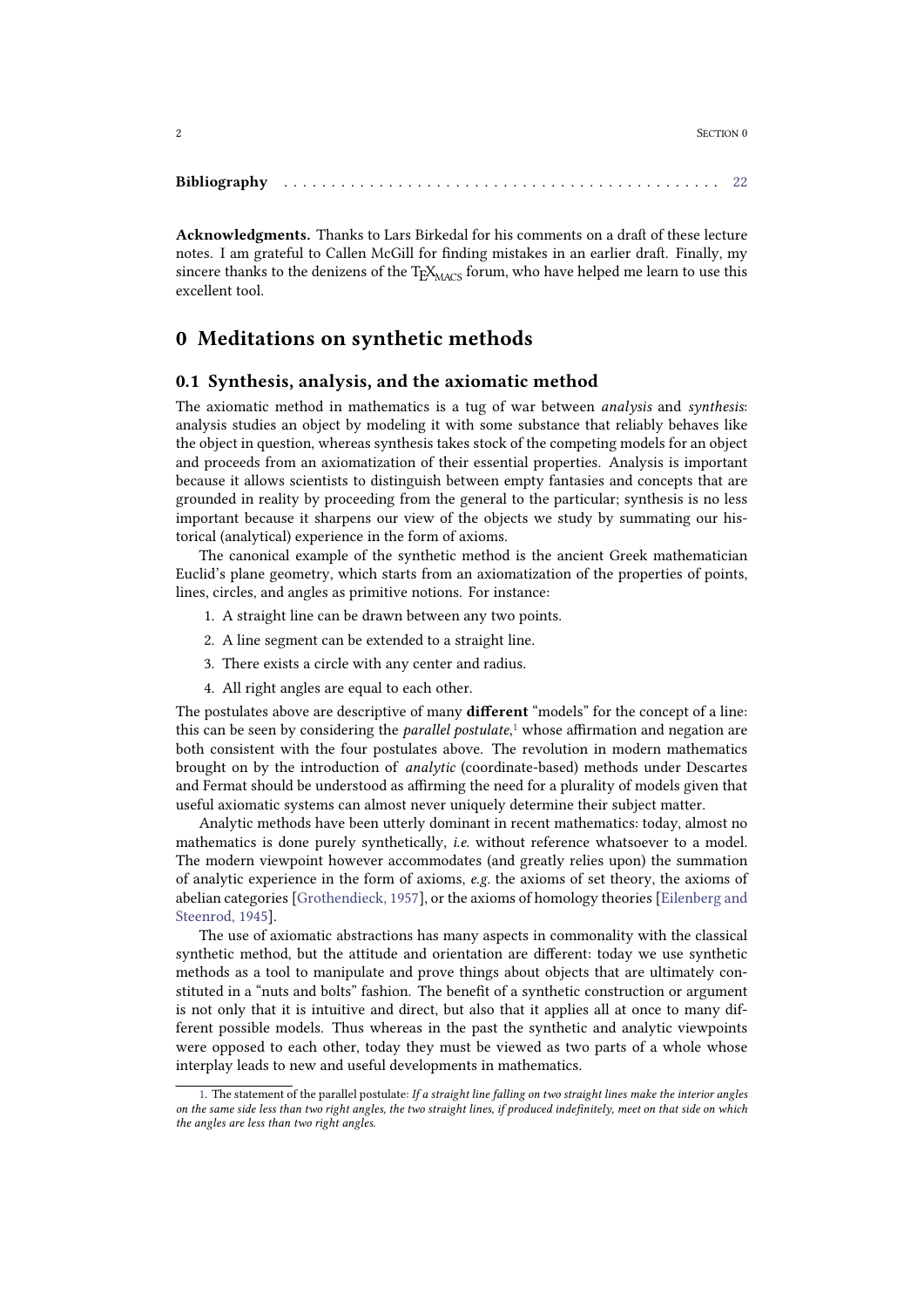### <span id="page-2-0"></span>0.2 The relationship between internal and external language

The development of axiomatic set theory followed by the discovery of *sheaves* and *forcing* has led to a new style of synthetic mathematics that differs somewhat from Euclid's. In the new synthetic method, we start from a concrete domain concept (such as topological spaces, smooth manifolds, computational datatypes, homotopy types, *etc.*) and summon asif from the void a new kind of set theory in which instances of the original domain concept are treated *naïvely* as though they were just special sets.

The advantage of this approach is that we can completely do away with the complexities of checking the well-definedness (*e.g.* continuity, computability, *etc.*) of *functions* between domain objects, because these become just ordinary functions between sets. For instance, in ordinary topology we must be careful to ensure that functions are continuous; a spe cial case ofthis arises in computer science, where we must constantly check that a function between *domains* (*e.g.* directed-complete partial orders, *ω*-cpos, Scott domains, *etc.*) pre serves the appropriate directed suprema, an essentially bureaucratic task whose derilication can nonetheless lead to serious mistakes. Likewise in the context of theory of computation, we likewise have to check that a function between datatypes is tracked by a Turing machine.

In contrast, when (spaces, domains, datatypes, *etc.*) are viewed synthetically as if they were simply sets, any function between them will do. Obviously this sounds too good to be true, so there must be something that we have to give up in return for this simplicity; indeed, we must give up in many cases the unrestricted use of *classical logic*, in particular the law of the excluded middle and the axiom of choice. Thus the "set theory" generated by a given domain concept must be in general an intuitionistic set theory.

<span id="page-2-1"></span>One of the consequences of passing to intuitionistic set theory is that we must deal with distinctions that did not have significance in the classical setting, such as the **failure of** well-pointedness. In classical set theory, well-pointedness means that a function  $f : A \rightarrow$ *B* is completely determined by its behavior on global elements  $x \in A$  (*i.e.* functions  $x: 1 \rightarrow A$ ), whereas in intuitionistic set theory this need not hold.<sup>2</sup> In an intuitionistic setting, we must instead consider the composition of  $f : A \rightarrow B$  with arbitrary functions  $a : I \rightarrow A$  in order to fully characterize its behavior.<sup>3</sup> In such a setting, therefore, it is convenient to think of a function  $a: I \rightarrow A$  as a **generalized element** of *A*; then we are saying that  $f: A \rightarrow B$  is determined by its behavior on not only global elements but also generalized elements.

<span id="page-2-2"></span>The new significance of generalized elements in intuitionistic set theories gives rise to a distinction between two kinds of language: internal and external language. External language is just ordinary mathematics, where we are explicit about the domains of generalized elements; external language thus allows us to distinguish between a global element and a parameterized element. In contrast, internal language expresses only that which applies to arbitrary generalized elements; internal statements can always be translated mechanically to external ones by explicitly reparameterizing all variable elements as generalized ele ments.<sup>4</sup> For example, even though the external statement of well-pointedness may not hold, the internal one does hold because its externalization is trivial:

<span id="page-2-3"></span>**Internal:** For any functions  $f, g: A \rightarrow B$ , if for all  $x: A$  we have  $fx = gx$ , then  $f = g$ .

[<sup>2.</sup>](#page-2-1) Indeed, well-pointedness in this sense implies the law of the excluded middle.

[<sup>3.</sup>](#page-2-2) In many cases, the domains *I* of the functions  $a: I \rightarrow A$  that we must compose with are drawn from a more restricted class (sometimes even a set) of distinguished sets.<br>[4.](#page-2-3) The process of transforming internal statements to external ones is known as Kripke–Joyal semantics;

this translation procedure is described in detail for first-order logic by Mac Lane and Moerdijk, 1992, and more recently for intuitionistic type theory by Awodey et al., 2021. In these lectures, we do not assume or require an understanding of the subtleties of these issues, but there is no escaping the fact that such a firm grasp of these matters will facilitate a deeper engagement with the material.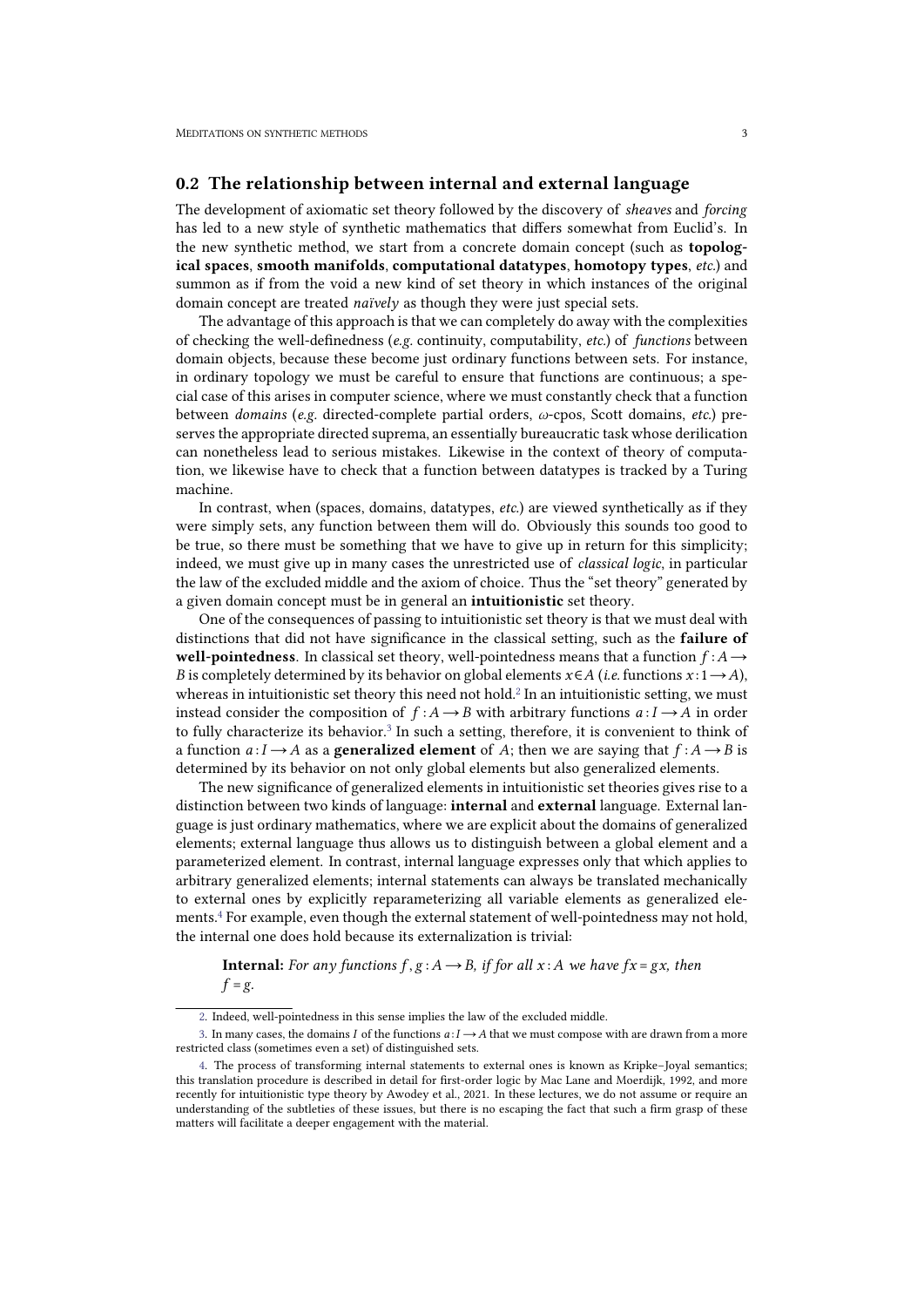**External:** For any set I and functions  $f, g: I \times A \rightarrow B$ , if for all  $i: \mathcal{J} \rightarrow I$  and *a* : *J* → *A we have*  $f \circ \langle i, a \rangle = g \circ \langle i, a \rangle$ , *then*  $f = g$ .

Category theory is the language that is best equipped to express external statements and arguments, because category theory is explicit about the "domain of definition" of a given (generalized) element. In contrast, type theory is the language of internal mathe matics; in type theory one works naïvely with "elements" *x* :*A*, and the constraints of the language ensure that everything you do is compatible with these elements being realized by generalized elements  $x: I \rightarrow A$ .

Many aspects of synthetic mathematics are best realized in the internal / type theoretic manner, as it is natural for many objects to vary over a "domain of definition"; for instance, in computer science a program Γ⊢*M* :*A* can be thought of as a generalized element *M* :Γ→ *A*, but it is often useful to speak simply of elements of type *A* when the observations we want to make are closed under substitution.

### <span id="page-3-0"></span>0.3 Using synthetic methods to prove analytical facts

Today when synthetic methods are employed, it is usually with the intention of proving something about a concrete (analytically constituted) object. For instance, synthetic differential geometry [\[Kock,](#page-22-3) [2006\]](#page-22-3) is used to prove things about actual smooth manifolds; synthetic domain theory can be used to prove things about actual *ω*-cpos [\[Fiore](#page-22-4) [and](#page-22-4) [Plotkin,](#page-22-4) [1996\]](#page-22-4). In these lectures, we will use **synthetic Tait computability** to prove things about the *actual* syntax of actual programming languages!

In order to substantiate the link between the synthetic world and the analytic world, it is necessary to construct an actual analytical model of the synthetic theory at hand and to understand the way that synthetic statements get unravelled to analytical statements. Our approach (which is by no means the only valid approach) is to use internal language when working synthetically, and only use external language at the boundary between the synthetic theory and its analytic model.

It cannot be escaped that it requires some expertise to verify the correct relationship between synthetic and analytic notions; what the synthetic viewpoint offers, however, is to *isolate* the need for this expertise to the margins of a proof and allow as much as possible of the main argument to follow in anaïve way.

### <span id="page-3-1"></span>0.4 Who is this for?

These lectures aim to be accessible to those who have some experience *using* dependent type theory in proof assistants like Coq or Agda; such a reader will be comfortable with concepts like dependent records, dependent functions, equality types, and type universes. We do not assume knowledge of category theory, though it will come up in a few places.

# <span id="page-3-2"></span>1 Synthetic canonicity for typed *λ*-calculus

We begin our invitation to synthetic methods with a particularly simple example that nonetheless illustrates two important elements of our toolkit: the naïve manipulation of syntactic terms as if they were ordinary functions, and the construction of synthetic logical relations over this syntax through a *phase distinction* between "object-space" and "meta space".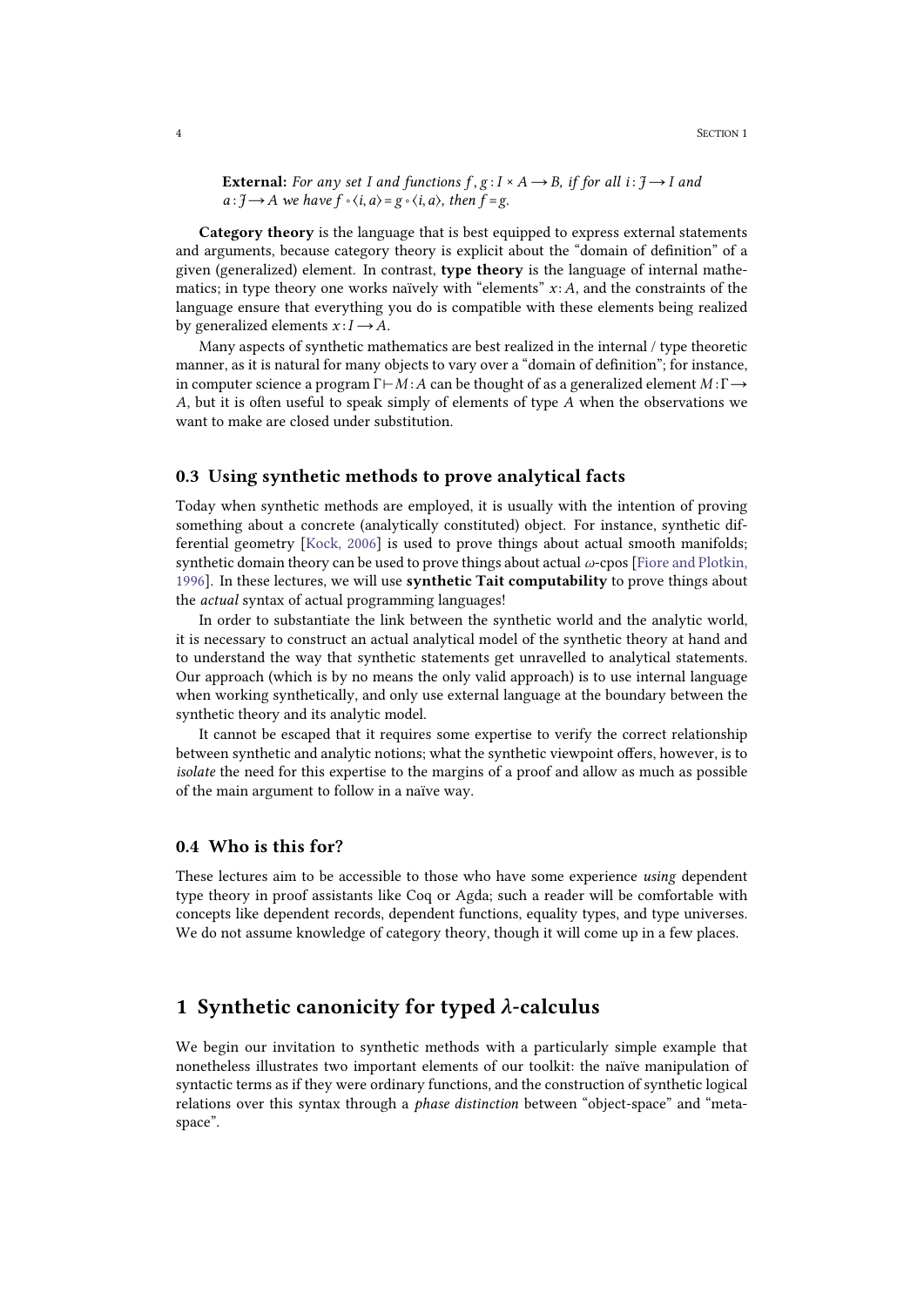### <span id="page-4-3"></span><span id="page-4-0"></span>1.1 What is canonicity?

Typed *λ*-calculus can be viewed in two ways: as a programming language, or as the *internal language* of cartesian closed categories. The former viewpoint is meaningful when *λ*-cal culus is understood to include a type of *observations* obs with two distinct elements accept and reject; then any function  $\sigma \rightarrow \tau$  in typed  $\lambda$ -calculus can be thought of as a program by studying its composition with functions (observations) of type  $\tau \rightarrow \text{obs}$ . What makes this analogy between  $\lambda$ -terms and programs tenable is the **canonicity** property which characterizes the closed elements of type obs, *i.e.* the elements that have no free variables:

Canonicity. The only closed elements of type obs are accept and reject.

Intuitively the canonicity property states that regardless of all the other features of the language (*e.g.* function types, product types, *etc.*), the elements of type obs can be thought of as computing states of an abstract machine. Indeed, because the derivations of a formalism for typed  $\lambda$ -calculus are recursively enumerable, the canonicity property implies that there exists a mechanical procedure to assign acccept/reject states to programs of type obs.<sup>5</sup>

<span id="page-4-2"></span>Canonicity is not the most important metatheoretic property of a language, but it serves as a good introduction to the study of such properties because it is (1) not difficult to prove, and (2) introduces important concepts such as the distinction between an *element* and a *closed element*. Canonicity is usually proved using logical relations or *Tait's method*; in this lecture, we will show how to use a synthetic version of logical relations to prove canonicity. We have named our methodology *synthetic Tait computability* [\[Sterling,](#page-22-5) [2021\]](#page-22-5).

### <span id="page-4-1"></span>1.2 Tagless encoding of typed *λ*-calculus

For us, the typed *λ*-calculus is an *equational theory*: there is a sort of types, and for each type there is a sort of elements of that type. Computational principles like *β*-reduction and *η*-expansion are encoded as directionless equations. Thus the structure of typed *λ* calculus can be encoded in type theory as a *dependent record* or *module signature*. Here is the beginning of our signature:

```
begin signature STLCU
    type : U
    el : type \rightarrow \mathcal{U}
```
Above we have parameterized the signature in a universe  $U$  in which the *sorts* of the  $\lambda$ -calculus are taken; this will be useful later on, but feel free to ignore it. So far we have defined the sort of types and the *dependent* sort of elements of a given type. We first close our calculus under function types; this is done by adding a constant to type for the function space, and then adding abstraction and application operators to el.

```
arr:type \rightarrow type \rightarrow typelam:(σ, τ :type)→(elσ →el τ)→el(arr σ τ) app: (\sigma, \tau : type) \rightarrow el \left( \arctan \sigma \tau \right) \rightarrow el \sigma \rightarrow el \tau
```
Remark 1. Note how we have used the ambient function space to represent the *binder* in the lam constructor above. This is often called *higher-order abstract syntax*, and is characteristic of the *finally tagless* encodings [\[Carette](#page-21-2) [et](#page-21-2) [al.,](#page-21-2) [2007\]](#page-21-2). The use of the function space for binding is very important: it expresses the sense in which our treatment of syntax is "naïve": intuitively, a binder ought to be a function of all the things that can be substituted into it  $-$  a principle known as the Yoneda lemma in category theory, which Hofmann has used to deliver a mathematical justification for the naïve view of binders as functions [\[Hofmann,](#page-22-6) [1999\]](#page-22-6).

[<sup>5.</sup>](#page-4-2) Note that this procedure takes the form of unbounded search rather than operational reduction.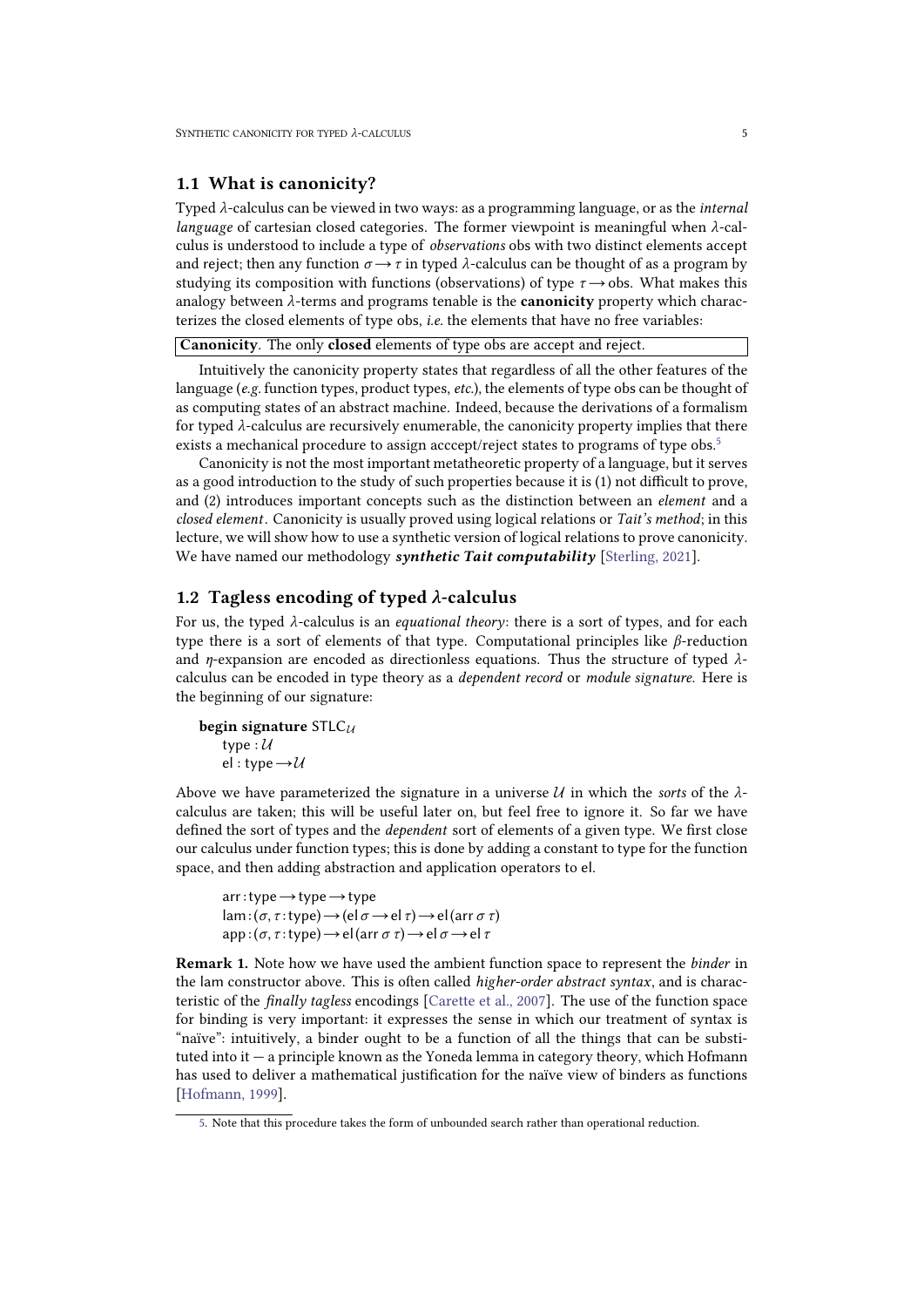What about computation rules? We can use *equality types* to specify these as follows:

 $\arctan(\sigma, \tau \cdot \text{type})$  $(u \cdot \text{el } \sigma \rightarrow \text{el } \tau) \rightarrow \text{app } \sigma \tau$  $(l \text{am } \sigma \tau u) v = uv$  $\arctan(\sigma, \tau \cdot \text{type})$  $(u \cdot \text{el}(\arctan \sigma \tau)) \rightarrow u = \text{lam } \sigma \tau (\lambda x.\text{app } \sigma \tau u x)$ 

Convention 2. In both informal mathematics *and* mechanized mathematics, one has access to notational conveniences such as*implicit arguments*. The use of implicit arguments does not change the meaning of an expression, but it places an additional burden on its reader to fill in potentially ambiguous information that has been omitted; in the case of a tool like Agda or Coq or Twelf, the "reader" is a piece of software, and in the case of the present paper, the reader is *You*! We will adopt implicit arguments in our notations to make it easier to see the important parts of expressions. Under the implicit notation, what we have written so far looks like this:

```
begin signature STLCU
         type :U
         el :type→U
         arr:type→type→type
         lam:(el σ →el τ)→el(arr σ τ) app : el(arr σ τ)→el σ →el τ arrβ : app σ τ (lam σ τ u) v =uv \arctan(x) = u \cdot \arctan(x) + u = \arctan(x) \cdot \arctan(x) + \arctan(x) + \arctan(x) + \arctan(x) + \arctan(x) + \arctan(x) + \arctan(x) + \arctan(x) + \arctan(x) + \arctan(x) + \arctan(x) + \arctan(x) + \arctan(x) + \arctan(x) + \arctan(x) + \arctan(x) + \arctan(x) + \arctan(x) + \arctan(x) + \arctan(x) + \arctan(x) + \arctan(x) + \arctan(x) + \arctan(x) + \arctan(x) + \arctan(x) + \arctan(x) + \arctan
```
Next we add binary product types in the same way as above: we add a type constant, some term constants, and some equations.

```
prod:type→type→type pair: el \sigma \rightarrowel \tau \rightarrowel (prod \sigma \tau)
fst: el(prod \sigma \tau) \rightarrow el\sigmasnd: el(prod \sigma \tau) \rightarrow el \tauprodβ1
:fst(pair u v)=u \operatorname{prod}_{\beta 2}: snd (pair u v) = vprodη
:(u : el(prod σ τ))→u =pair(fst u) (snd u)
```
Exercise 1. Write out for yourself a fully explicit version of the signature fragment above, with all implicit arguments replaced by explicit arguments.

```
Exercise 2. Construct an element of type arr (prod σ τ)(prod τ σ).
```
Finally we add a base type; to balance familiarity with simplicity, we choose the *booleans*. These will serve as our type of *observations* relative to which canonicity is stated (recall Section [1.1\)](#page-4-3).

bool :type true : el bool false : el bool case : el bool→el*σ* →el *σ* →el*σ*  $\text{bool}_{\beta_1}$ : case true  $u v = u$ bool*β*<sup>2</sup> : case false *u v* =*v*

Is there an *η*-law? This is a point on which different researchers may disagree at different times, depending on what their goals are. We choose the add the *η*-law form uniformity's sake:

 $bool<sub>n</sub>$  : (*u* : el bool → el σ) → *u* =  $λx$ . case *x* (*u* true)(*u* false)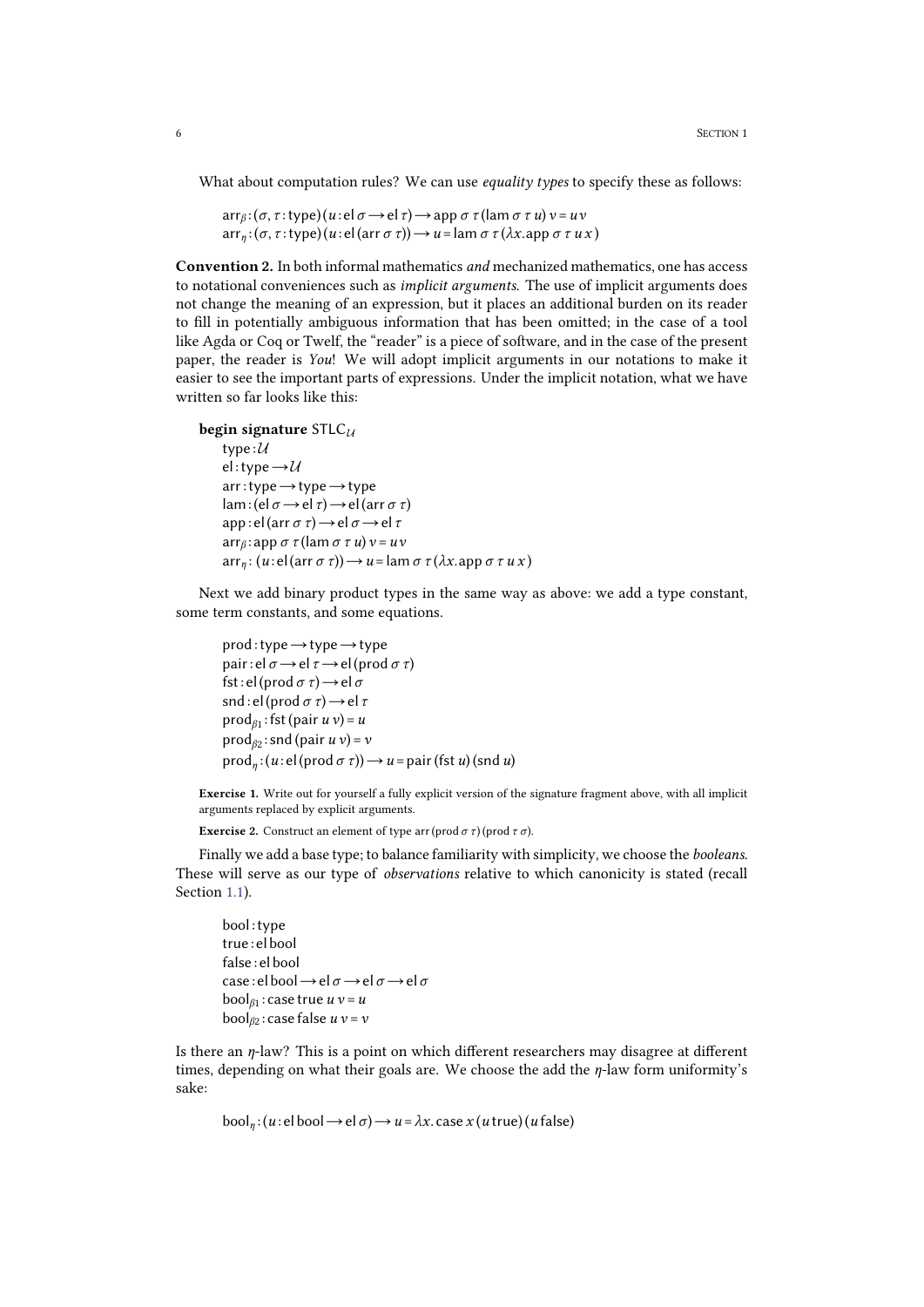And we are done!

end signature STLC*<sup>U</sup>*

## <span id="page-6-0"></span>1.3 Example: a structure for the typed *λ*-calculus

In this section, we will explore what it means to construct a *structure* for the typed *λ* calculus, *i.e.* an element of the dependent record type STLC that we have defined in Section [1.2.](#page-4-4) For our example, we will define the "standard" model in which the sort of types is interpreted by a universe. To that end, let  $U:V$  be a pair of fixed universes.

```
begin structure Simple : STLCV
```
To define the constant type : *V* we will use the lower universe *U*. The constant el therefore has type  $U \rightarrow V$ ; we will use the (implicit) coercion from the lower universe to the upper universe:

type: $=\mathcal{U}$ el *σ* :=*σ*

Function types are interpreted as function types!

arr *σ τ* :=*σ* →*τ*  $l$ am  $u := u$ app  $u v := uv$ 

When we interpret equational constants like arr*β*, we must check that the desired equation actually holds; for example, we need to check that app (lam  $u$ )  $v = uv$ , but this holds immediately by unfolding the definitions we have given above. We will write  $\star$  for the unique element of any true equality type:

$$
arr_{\beta} := \star
$$

$$
arr_{\eta} := \star
$$

The interpretation of product types works the same way:

```
prod σ τ :=σ ×τ pair u v := (u, v)fst(u, v) := usnd (u, v) := vprodβ1
:=⋆
\text{prod}_{\beta 2} := \star\text{prod}_n u := \star
```
We interpret the booleans using a coproduct:

 $bool := 1 + 1$ true  $:=$ inl  $\star$ false := inr  $\star$ 

The case expression is defined by pattern matching on the coproduct:

 $\case(\text{inl} \star) u v := u$  $\case(\text{inr} \star) u v := v$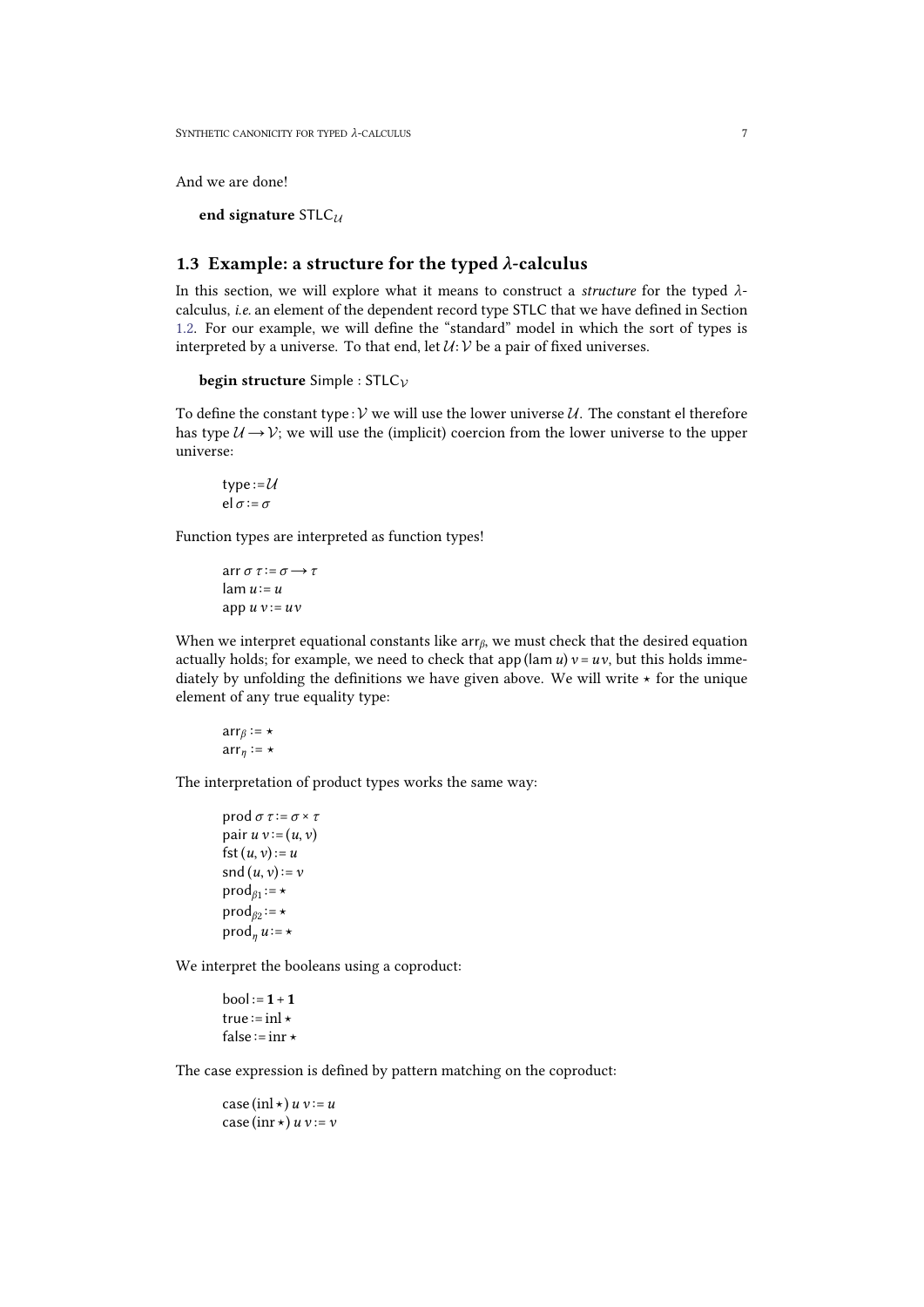```
\text{bool}_{\beta_1} := \star\text{bool}_{\beta 2} := \star\text{bool}_n u := \starend structure Simple
```
### <span id="page-7-0"></span>1.4 Towards canonicity: a phase distinction for object and meta

Recall the informal statement of canonicity for typed *λ*-calculus:

Canonicity. There are exactly two closed elements of type bool, namely true and false.

We do not actually have a rich enough vocabulary at the moment to make such a statement precise in the synthetic world relative to our signature STLC. First of all, the notion of an "element of type bool" is meaningful only with respect to a specific structure for STLC; moreover, we do not have a precise notion of closed element in our synthetic setting. The solution to these problems is to *postulate* out of thin air a phase distinction in our ambient type theory between object-space and meta-space constructs.

When we refer to something as "object-space" we mean to abstract the way that some objects can be built up by gluing pieces of actual object-syntax together. For instance, the collection type of all object-language types is object-space by definition, as it corresponds to an object-judgment; but it is *also* useful to be able to refer to things like the coproduct type + type as object-space even if such a coproduct does not appear in the judgmental structure of typed *λ*-calculus. In contrast, "meta-space" notions arise when we consider things that cannot be expressed by gluing together object-language constructs, such asthe concept of a closed element.

Every type in the ambient language will have both an object-space and a meta-space part, but in some cases one of these components may be "mute" in a certain sense that will be made precise. A type whose object-space component is mute will be thought of as an ordinary set, *e.g.* the set of closed elements of a given object-type.

Warning 3. So far we have been investigating the encoding of an "object language" within an ambient intuitionistic synthetic type/set theory with constructs for defining signatures and structures. It is important to avoid confusing the notion of "meta" discussed in this section with the "ambient" language; we intend to formalize the relationship between "object" and "meta" within this ambient synthetic language.

<span id="page-7-1"></span>To introduce a new phase distinction, we assume an indeterminate *proposition* in the ambient synthetic language.<sup>6</sup>

Postulate. (Phase distinction) We assume a proposition Φ, *i.e.* a type whose elements are all equal.

Remember that our ambient theory is intuitionistic, so it need not be the case that ( $\Phi$  =  $\top$ )  $\vee$  ( $\Phi$  =  $\perp$ ). Despite the seeming triviality of such a postulate, its assumption generates a great deal of rich structure that we shall use to access important notions like *syntax* and *closed elements* from the synthetic world.

<span id="page-7-2"></span>**Definition 4.** An object A is called  $\Phi$ -transparent when the constant function  $(\lambda x.\lambda z.x):A\rightarrow$ (Φ→*A*) *is an isomorphism. Unfolding definitions, this means more explicitly the following*

[<sup>6.</sup>](#page-7-1) A proposition is defined to be a type whose elements, if they exist, are all equal to each other. When a proposition has an element, it is referred to as "true". We further assume that any two true propositions are equal.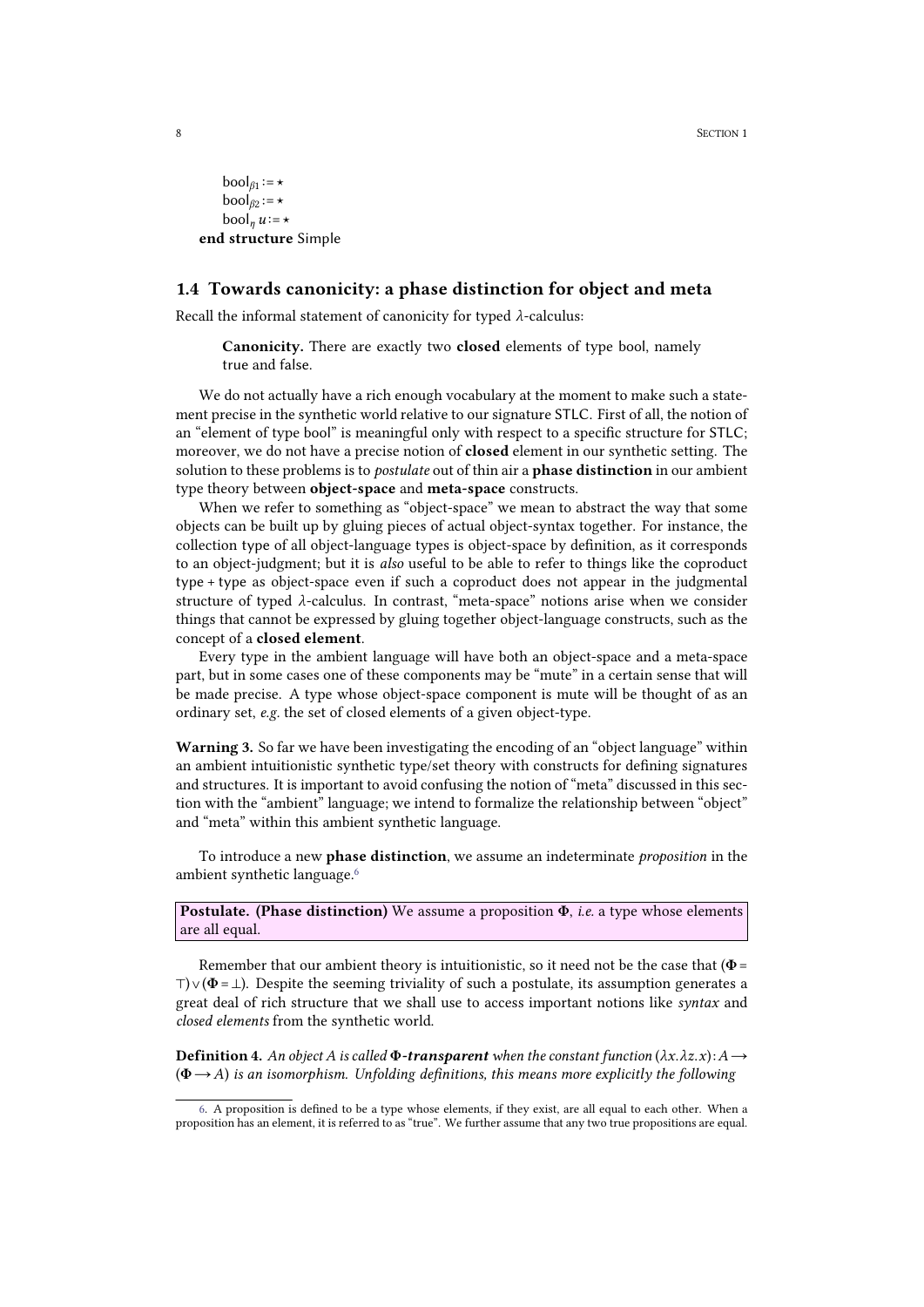<span id="page-8-1"></span>*For any function*  $u: \Phi \rightarrow A$  *there exists a* unique *element*  $a:A$  *such that*  $u = \lambda z$ .*a.* 

**Definition 5.** An object A is called  $\Phi$ -sealed when the projection function  $\pi_1: \Phi \times A \rightarrow \Phi$  is an *isomorphism. This can be equivalently restated asthe condition that A has exactly one element under the assumption of*  $\Phi = \top$ *.* 

The notions of transparency and sealing described above make sense for any propo sition; but in the specific case of  $\Phi$ , we impose the following terminology to make our intuitions explicit:

- 1. A Φ-transparent object is called *object-space*.
- 2. A Φ-sealed object is called *meta-space*.

The proposition  $\Phi$  can be thought of as representing a "region" of space where only objectspace stuff can be seen; we say that we are *"in object-space"* when Φ is true. One should think of Φ-transparent objects as those that come from object-space; so if you are trying to construct an element of an object-space type *A*, you may assume without loss of generality that  $\Phi = \top$ . On the other hand, a meta-space object is one that has no extent within objectspace: thus for a Φ-sealed type *A*, we cannot extract any information from an element of *A* when Φ=⊤, since *A* becomes a singleton within the object-space.

Remark 6. It is also possible to speak of "meta-space", but unlike object-space it is not parameterized by a proposition (*e.g.* we cannot say that one is "in meta-space" when ¬Φ is true). This asymmetry corresponds to the topological fact that the complement of an open subspace is not necessarily an open subspace. Nonetheless, we can say that an object comes "from" meta-space when it is Φ-sealed.

### <span id="page-8-0"></span>1.4.1 Projecting the object-space component of a type

Let *A* be an arbitrary type; the *object-space component* of *A* is defined to be the function space  $\Phi \rightarrow A$ . Intuitively, this definition comes from the fact that assuming  $\Phi = \top$  causes you to "enter object-space", which causes the meta-space components of *A* to evaporate.

**Exercise 3.** Check that for any *A*, the object-space component of  $\Phi \rightarrow A$  is in fact object-space /  $\Phi$ -trans-parent in the sence of Definition [4.](#page-7-2)

How do we know that we have correctly defined the object-space component? Because we can verify the following universal property:

Lemma 7. *Let A be an arbitrary type and letB bean object-space type; then the function*  $\lambda f \cdot \lambda a \cdot f(\lambda z \cdot a) \cdot ((\Phi \rightarrow A) \rightarrow B) \rightarrow (A \rightarrow B)$  *is an isomorphism.* 

Because  $\Phi$  is a proposition, we know that any two elements  $u, v : \Phi$  are interchangeable; this irrelevance suggests a more expedient notation for working with the object-space com ponent.

Notation 8. We will write  $\Phi \Rightarrow A$  to for the object-space component of A, but we will leave *λ-abstraction and application for this particular function space implicit. In particular, when*  $u: A$  we will also write  $u: \Phi \to A$  to mean  $\lambda z.u$ . This abuse of notation causes no ambiguity, *and leads to much easier to read expressions.*

It often happens that we have a type  $A : \Phi \to \mathcal{U}$ , *i.e.* a type in object-space, and we want to extend it out of object-space into ordinary space as an element of  $U$ . This is achieved by taking the *dependent product*  $(z:\Phi) \rightarrow Az$ . We extend our implicit notation to handle the dependent case as follows: when  $A: \Phi \to U$ , we will write  $\Phi \to A$  for the dependent product  $(z:\Phi) \rightarrow A$ , with likewise implicit  $\lambda$ -abstraction and application.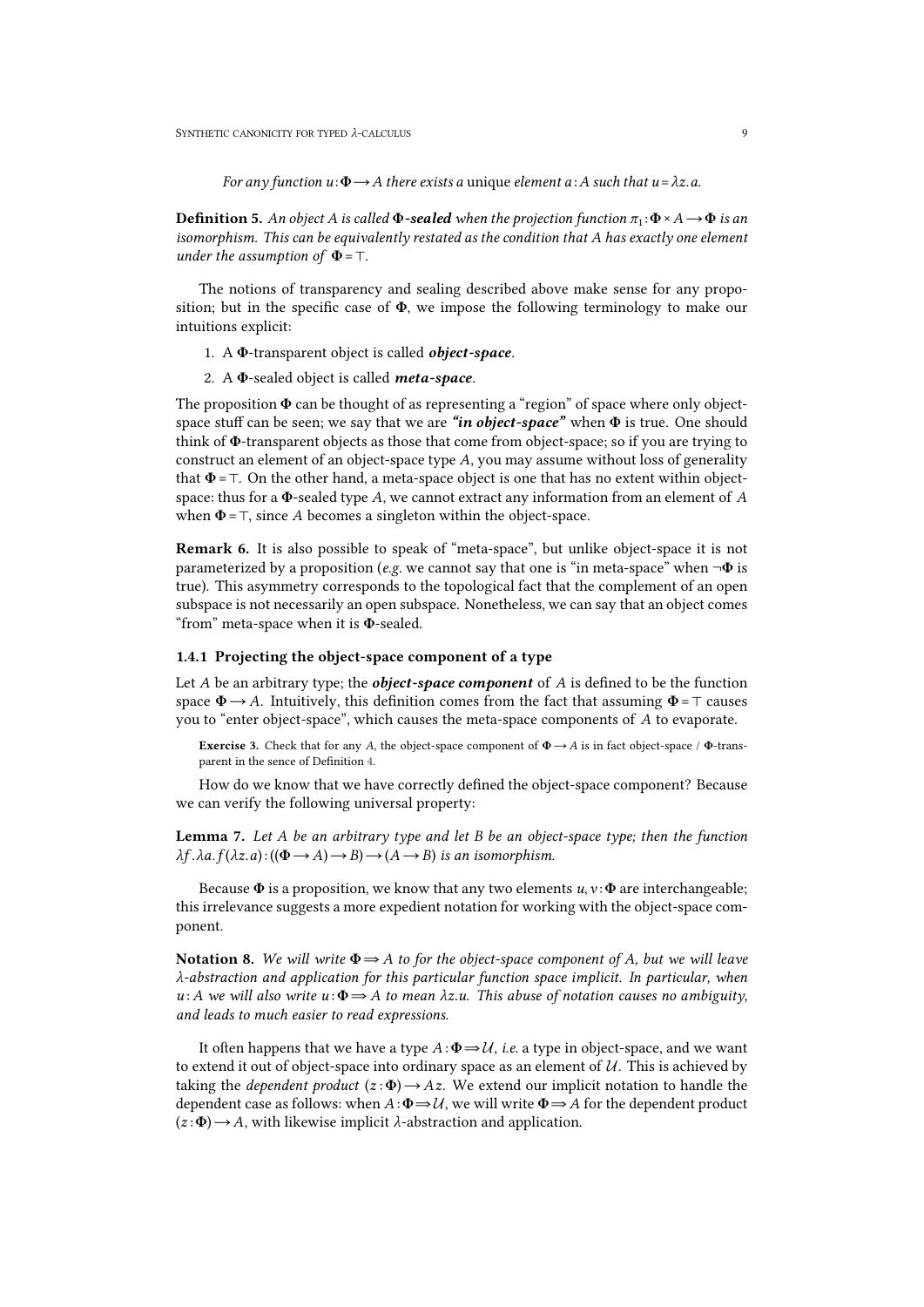#### <span id="page-9-0"></span>1.4.2 Projecting the meta-space component of a type

In contrast, the *meta-space component* of *A* is a bit harder to define. We know that it needs to be Φ-sealed, so it must have at least a function from Φ. Because it should be pos sible to project from an element of type *A* is meta-space component, we also need a function from *A*. Moreover, because the meta-space component must contract to a singleton within object-space, we need the image of*A* in the meta-space component to be equal to the image of Φ! This suggests the following definition of the meta-space component Φ•*A* as a quotient of a coproduct:

 $\Phi \cdot A := (\Phi + A)/\sim$  *u* ∼ *v*  $\Longleftrightarrow$   $\Phi \vee u = v$  (the meta-space component)

We will write  $\eta_{\Phi}$ : *A* →  $\Phi$ •*A* for the function that sends *a*:*A* to the equivalence class [inr *a*]∼.

Remark 9. For those who are familiar with some category theory, the meta-space compo nent  $\Phi \cdot A$  is the *pushout* of the two product projections  $\Phi \leftarrow \Phi \times A \rightarrow A$ .



In these lectures we are careful not to require knowledge of category theory or pushouts, but it cannot be denied that knowledge of categorical language confers a definite advantage.

Exercise 4. Verify that for any type *A*, the meta-space component Φ•*A* is Φ-sealed/meta-space in the sense of Definition [5.](#page-8-1)

**Exercise 5.** Show that the metacomponent  $\Phi \cdot \phi$  of any proposition  $\phi$  is again a proposition, namely the disjunction Φ∨*ϕ*.

We can justify the definition of the meta-space component by proving its universal property:

<span id="page-9-1"></span>Lemma 10. *Let A be an arbitrary type and let B be a meta-space type; then the function*  $\lambda f.\lambda a.f(\eta_{\Phi}.a):(\Phi \cdot A \rightarrow B) \rightarrow (A \rightarrow B)$  *is an isomorphism.* 

**Warning 11.** Although we have  $(\Phi \Rightarrow \Phi \cdot A) \cong 1$  for any *A*, the same does not hold for the meta-space component  $\Phi \cdot (\Phi \Rightarrow A)$  which can be non-trivial in general. In fact, in Section [1.4.3](#page-10-2) we will use the meta-space component of an object-space type *A* as a synthetic analogue to the "set of closed elements of *A*".

The meta-space component operation  $\Phi \cdot -$  is a monad; for instance, we can define the Kleisli extension  $\{x \leftarrow u; bx\}$  of a function  $b: A \rightarrow \Phi \cdot B$  applied to an element  $u: \Phi \cdot A$  by pattern matching in the following way:

$$
\{x \leftarrow \eta_{\Phi}.u; bx\} := bu
$$

$$
\{x \leftarrow \star; bx\} := \star
$$

In fact, the same notation may be applied in a more general scenario. Suppose that  $B: \Phi \cdot A \rightarrow$ *U* is a family of  $\Phi$ -sealed types, *i.e.* each *Bu* is  $\Phi$ -sealed. Then we will write {*x* ← *u*; *bx*}: *Bu* for the element defined by the same clauses as above.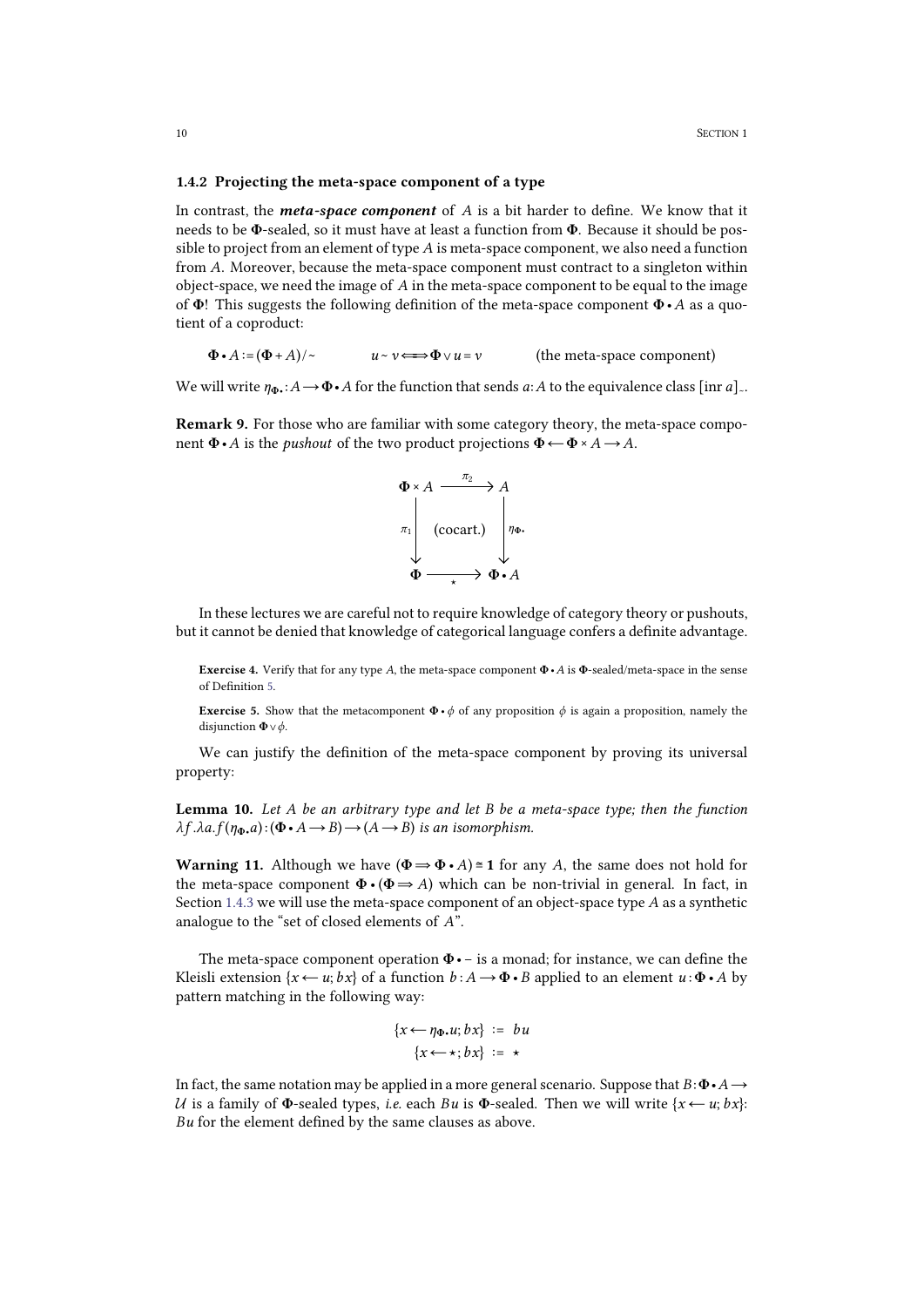Construction 12. (Delayed substitutions) In addition to being an ordinary monad, Φ•− also supports a related construct on the *type-level* that may be less familiar. Suppose that  $B: A \rightarrow U$  is a family of types such that each *Bu* is **Φ**-sealed; then we may extend *B* to a family of types  $\Phi \cdot A \rightarrow \mathcal{U}$  that takes  $u \cdot \Phi \cdot A$  to a  $\Phi$ -sealed type written  $\Phi \cdot [x \leftarrow u]$ . *Bx*. Up to isomorphism, this type could be defined as follows:

<span id="page-10-2"></span>
$$
(\Phi \bullet [x \leftarrow u].Bx) \cong (x : \eta_{\Phi \bullet}^{-1} u) \rightarrow Bx
$$

For convenience, we assert that  $(\Phi \cdot [x \leftarrow \eta_{\Phi} \cdot v]$ .  $Bx) = \Phi \cdot Bv$  strictly. To introduce an element of  $\Phi \cdot [x \leftarrow u]$ . *Bx* given  $b:(x:\eta \overline{\phi}^1 \cdot u) \rightarrow Bx$ , we simply write  $\{x \leftarrow u; bx\}$ . Finally we extend all these notations over arbitrary telescopes  $\Psi = (x : A, y : Bx, ...)$ , *etc.* Some readers may recognize the *delayed substitutions* of guarded dependent type theory [\(Bizjak](#page-21-3) [et](#page-21-3) [al.,](#page-21-3) [2016\)](#page-21-3) in our notation.

#### <span id="page-10-0"></span>1.4.3 The generic syntactic structure

We expressed our *intention* that object-space be populated by things that can be built up from object-space constructs. We begin to substantiate that intuition by postulating a *generic* structure for the typed *λ*-calculus.

Postulate. (The generic structure) We assume an object-space structure M:Φ⇒STLC*U*.

The postulated structure M represents the *generic model* of typed *λ*-calculus from within the synthetic setting; the idea is that if we prove something about M in the synthetic world, then some corresponding statement will hold of the actual syntax of typed *λ*-calculus out side the synthetic world.

#### <span id="page-10-1"></span>1.4.4 The generic closed instance of a synthetic element

To express the canonicity property, we will need a way to talk about **closed elements**! In the synthetic setting, we will access closed elements simply by projecting the meta-space component of the collection of object-elements. Given a object-space type  $A : \Phi \Rightarrow U$ , the meta-space type of *closed elements* of *A* is simply defined to be the meta-space component  $\Phi \bullet (\Phi \Longrightarrow A)$ .

The correct intuition for closed elements in the synthetic setting is a little subtle. In the analytic account of syntax, an element is either open or closed by definition depending on what context it is constructed in. In contrast, the synthetic setting is oblivious to contexts and so when we have a synthetic element  $u : \Phi \to M$ .el  $\sigma$ , we ought to think of it as corresponding to an open term in an ambient context determined by the environment; on the other hand, an element of the meta-space component Φ•(Φ⇒M.el*σ*) should be thought of as standing not for a *single* closed element of type *σ* but rather for *all* the closed instances of some (unspecified) open element.

Thus given an element  $u \colon \Phi \to M$ .el  $\sigma$ , the meta-space component  $\eta_{\Phi} u \colon \Phi \cdot (\Phi \to M$ .el  $\sigma$ ) can be thought of as the *generic closed instance* of *u*; intuitively, anything proved about *η*Φ•*u* will ultimately hold (externally) of *all* closed instance of the open term *u*. The existence ofmagical elements that stand in for a whole class of elements is one ofthe strengths of the synthetic approach.<sup>7</sup>

<span id="page-10-3"></span>[<sup>7.</sup>](#page-10-3) A similar phenomenon is observed in the history of algebraic geometry; the Italian geometers of the early 20th century worked intuitively with a quite unrigorous notion of the "generic point on a curve" — a magical point that somehow concentrates the properties of all the other points. It was not until the introduction of scheme theory that the geometrical intuition of the generic point was fully substantiated by new language in which it arises naturally and rigorously. We view the idea ofthe *generic closed instance* in the synthetic study of syntax as an analogous phenomenon, in which new geometrical intuitions are substantiated by the introduction of new language.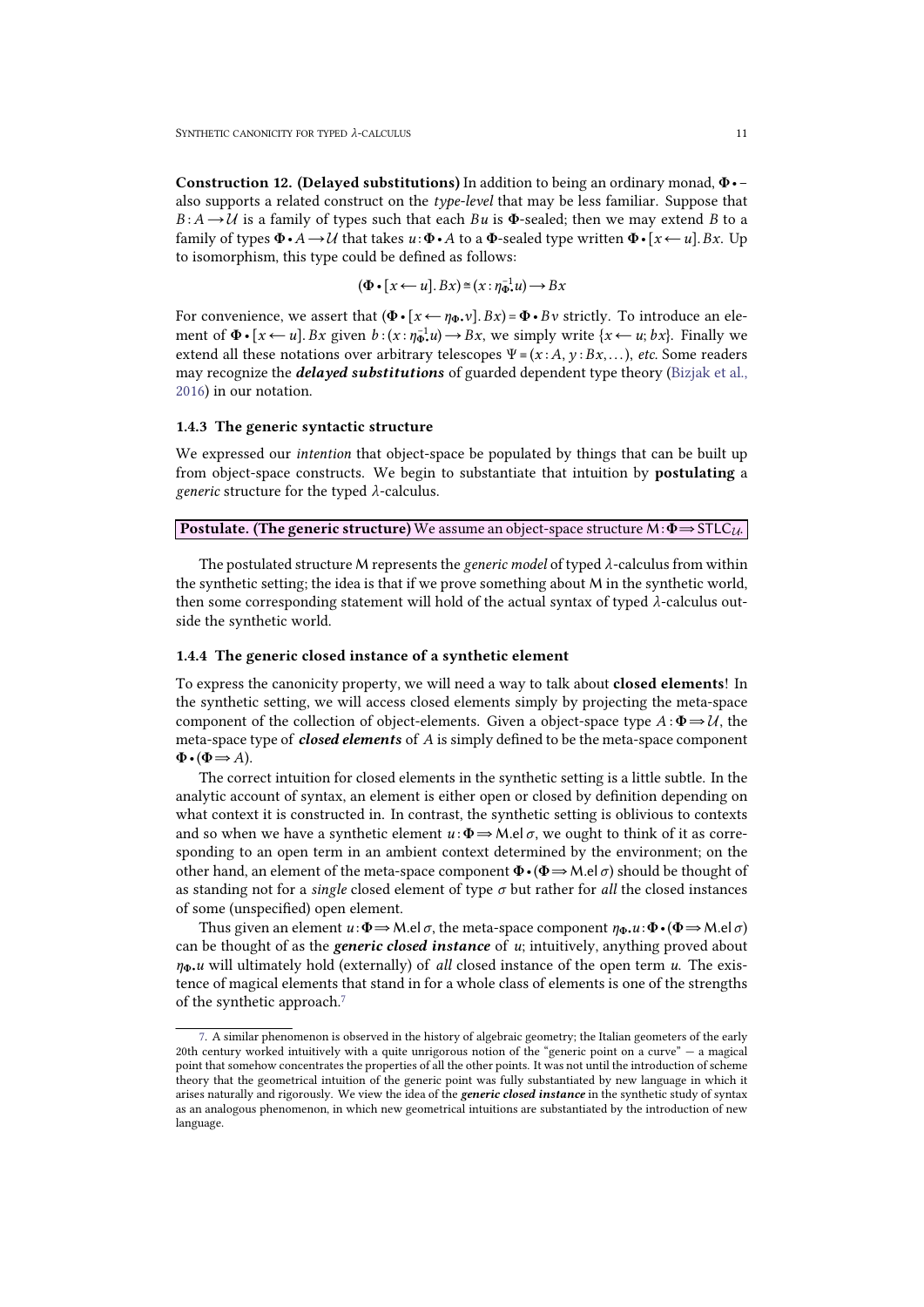Remark 13. Note that we have not made any assumptions yet that guarantee any relation ship between "synthetic closed elements" and actual closed terms in a formal presentation of typed *λ*-calculus. Such a relationship will be established when we relate our synthetic world with the external world.

### <span id="page-11-0"></span>1.5 A synthetic logical predicate for canonicity

A *synthetic logical predicate* on the generic structure M:Φ⇒STLC*<sup>U</sup>* is nothing more than another structure M<sup>∗</sup> : STLC*<sup>V</sup>* whose object-space component is M modulo the inclusion  $U \subseteq V$ . The idea is that the meta-space component of M<sup>∗</sup> will carry the proofs that each closed element of type bool is either true or false and that this property is preserved by all higher type structure.

#### <span id="page-11-1"></span>1.5.1 Extension types

In order to express the sense in which the M<sup>∗</sup> restricts to M in object-space, we introduce a new type constructor called the *extension type*; our extension types are a special case of those of Riehl and Shulman, 2017, but we do not require knowledge of the general notion.

Definition 14. *Given a type A and an object-space element a* :Φ⇒*A, the extension type of* a is defined to be the type  $\{A | \Phi \rightarrow a\}$  of all elements of A that restrict within object-space to *a; formally we can define*  $\{A | \Phi \rightarrow a\}$  *as a subset type:* 

$$
\{A \mid \Phi \hookrightarrow a\} := \{x : A \mid \Phi \Longrightarrow x = a\}
$$

The following observation is immediate, but nonetheless very important.

**Lemma 15.** *Every extension type*  ${A \mid \Phi \rightarrow a}$  *is*  $\Phi$ *-sealed.* 

**Proof.** It suffices to check that when  $\Phi = \top$ , the type  $\{A \mid \Phi \hookrightarrow a\}$  has exactly one element. Because we are "in object-space" by virtue of our assumption, we have *a* :*A* which we now claim to be the only element of  $\{A \mid \Phi \rightarrow a\}$ . Fix any  $b : \{A \mid \Phi \rightarrow a\}$ , *i.e.* any  $b : A$  such that  $\Phi \Rightarrow b = a$ ; our assumption implies that  $b = a$ .

Now we may express the type of the synthetic logical predicate more precisely:

$$
M^*:\{STLC_{\mathcal{V}}|\Phi\hookrightarrow M\}
$$

#### <span id="page-11-2"></span>1.5.2 Refinement types

It is well and good to be able to *state* the extension type  $\{STLC_V | \Phi \rightarrow M \}$ , but how can we construct an element of this type? Such an element must have, in particular, a field M<sup>∗</sup>.type: {  $V | \Phi \rightarrow M$ .type}; to decide how we should define M<sup>∗</sup>.type, we recall that in an ordinary logical predicates model, the sort of types is interpreted by the collection of object space types equipped with predicates on their closed terms. In the synthetic setting, there is a more direct way to achieve roughly the same thing: we want an element of M<sup>∗</sup> .type to be given by an element *σ* :  $Φ$  ⇒ M.type together with a type *σ*΄ : *U* that restricts in object-<br>space to M.el *σ*. In other words, we would like to define M\*.type as follows the following dependent sum:

$$
M^*.\text{type}:=(\sigma:\Phi\Longrightarrow M.\text{type})\times\{\mathcal{U}\mid \Phi\hookrightarrow M.\text{el }\sigma\}\tag{1}
$$

Unfortunately, the definition above does not go through because it is not the case that the dependent sum above restricts in object-space to M.type! But it is instructive to check how close we got; in particular, within object-space (*i.e.* assuming  $\Phi = \top$ ) the projection function  $π₁$ : M<sup>\*</sup>.type → M.type restricts in object-space to an isomorphism, *i.e.* the following proposition holds:

$$
\Phi \Longrightarrow \forall \sigma : M.\mathsf{type}.\exists !\sigma^* : M^*.type.\pi_1 \, \sigma^* = \sigma
$$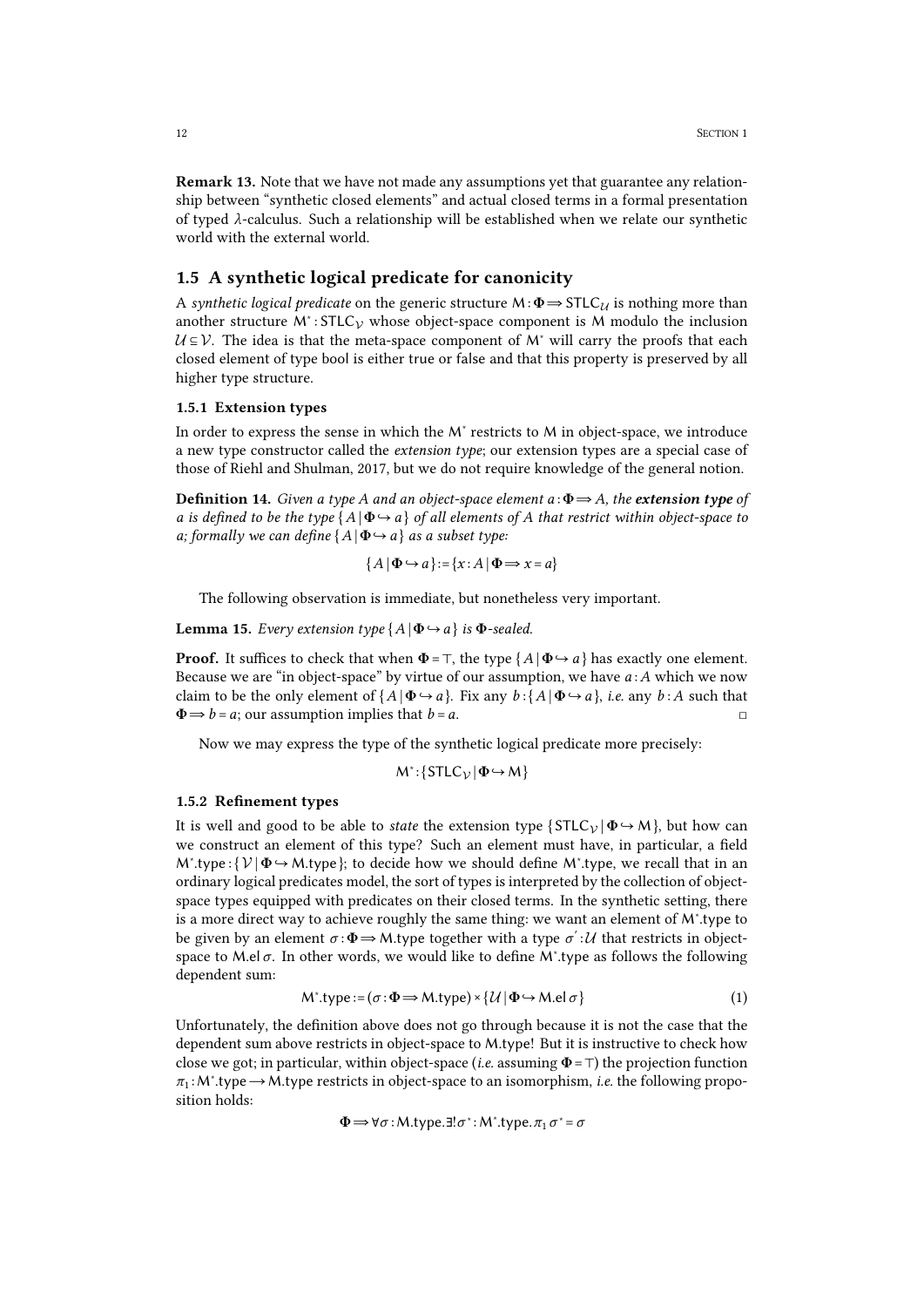**Proof.** Assuming  $\Phi = \top$  and an element  $\sigma$ : M.type, it suffices to check that the collection of elements  $\sigma^*$ : M<sup>\*</sup>.type such that  $\pi_1 \sigma^* = \sigma$  is a singleton; equivalently, that there exists only one  $\sigma' : \{ \mathcal{U} | \Phi \hookrightarrow M \text{.} \Theta \}$ . Because we are in object-space, this we have  $\sigma' : \{ \mathcal{U} | \top \hookrightarrow M \text{.} \Theta \}$ <br>which is by definition the collection of elements of  $\mathcal{U}$  that are equal to  $M \text{.} \Theta \sigma$ , *i.e.* the sing

**Remark 16.** The essence of the proof above is that each type  $\{A | \Phi \rightarrow a\}$  is  $\Phi$ -sealed, so it restricts within object-space to a singleton. We will use this insight to abstract the problem above into a solution to all similar problems via a generalization of *refinement types*.

Thus what is missing is a way to construct a dependent sum like M<sup>∗</sup> .type in such a way that the object-space isomorphism verified above is actually the *identity function*. This is the purpose of the generalized *refinement type* connective that we introduce below. Put simply, the refinement types are special versions of dependent sums where the index comes from object-space and the fibers lie in meta-space; what distinguishes a refinement type from a dependent sum is that within object-space, it becomes *equal* to its index type.

We introduce refinement types by describing their rules of inference informally. The formation rule takes an object-space type  $A : \Phi \Rightarrow U$  and a meta-space family of types  $B : (\Phi \Rightarrow A) \rightarrow U$  (*i.e.* such that each  $Bx$  is  $\Phi$ -sealed) to a type  $[\Phi \leftrightarrow x : A | Bx]$  that restricts within object space to A:

$$
A: \Phi \to \mathcal{U} \quad B: (\Phi \to A) \to \mathcal{U} \quad x: \Phi \to A \vdash Bx \text{ is } \Phi\text{-sealed}
$$

$$
[\Phi \to x: A \mid Bx]: \mathcal{U}
$$

$$
A: \Phi \to \mathcal{U} \quad B: (\Phi \to A) \to \mathcal{U} \quad x: \Phi \to A \vdash Bx \text{ is } \Phi\text{-sealed} \qquad \Phi = \top
$$

$$
[\Phi \to x: A \mid Bx] = A: \mathcal{U}
$$

What we mean by "restricts within object space to *A*" is that when  $\Phi = \top$ , we have a definitional equality  $[\Phi \rightarrow x : A \mid Bx] = A$ . Our intention is that aside from this special equality rule, the refinement type  $[\Phi \rightarrow x : A | Bx]$  should behave like the dependent sum  $(x:\Phi \Longrightarrow A) \times Bx$ .

We next give the introduction rule, which will mirror the introduction rule for the dependent sum; we must also provide a rule that for what the introduction form becomes when restricted into object-space:

$$
\frac{a:\Phi \Rightarrow A \quad b: Ba}{[\Phi \hookrightarrow a \mid b]: [\Phi \hookrightarrow x:A \mid Bx]} \qquad \qquad \frac{a:\Phi \Rightarrow A \quad b: Ba \quad \Phi = \top}{[\Phi \hookrightarrow a \mid b] = a:A}
$$

Next we describe the elimination forms; for a dependent sum, we ordinarily have both first and second projections, but in our case the first projection is automatically given by virtue of the equations we have imposed. To see that this is the case, we show that we can already construct the first projection fst: $[\Phi \rightarrow x : A | Bx] \rightarrow \Phi \rightarrow A$ . Given  $u : [\Phi \rightarrow x : A | Bx]$ , we must construct an element fst  $u: \Phi \to A$ , *i.e.* an element of A assuming  $\Phi = \top$ ; under this assumption, we have  $[\Phi \rightarrow x : A | Bx] = A$  and hence we may choose fst  $u := u$ . On the other hand, we must provide an explicit elimination form for the second projection, which we shall write using an underline:

$$
\frac{u\!:\![\Phi\!\leftrightarrow\! x\!:\!A\,|\,Bx]}{\underline{u}\!:\!Bu}
$$

**Definition 17.** Given a refined element  $u : [\Phi \rightarrow x : A | Bx]$ , we will refer to  $u : Bu$  as the *refinement datum of u.*

The *β*- and *η*-laws of the refinement type are given below: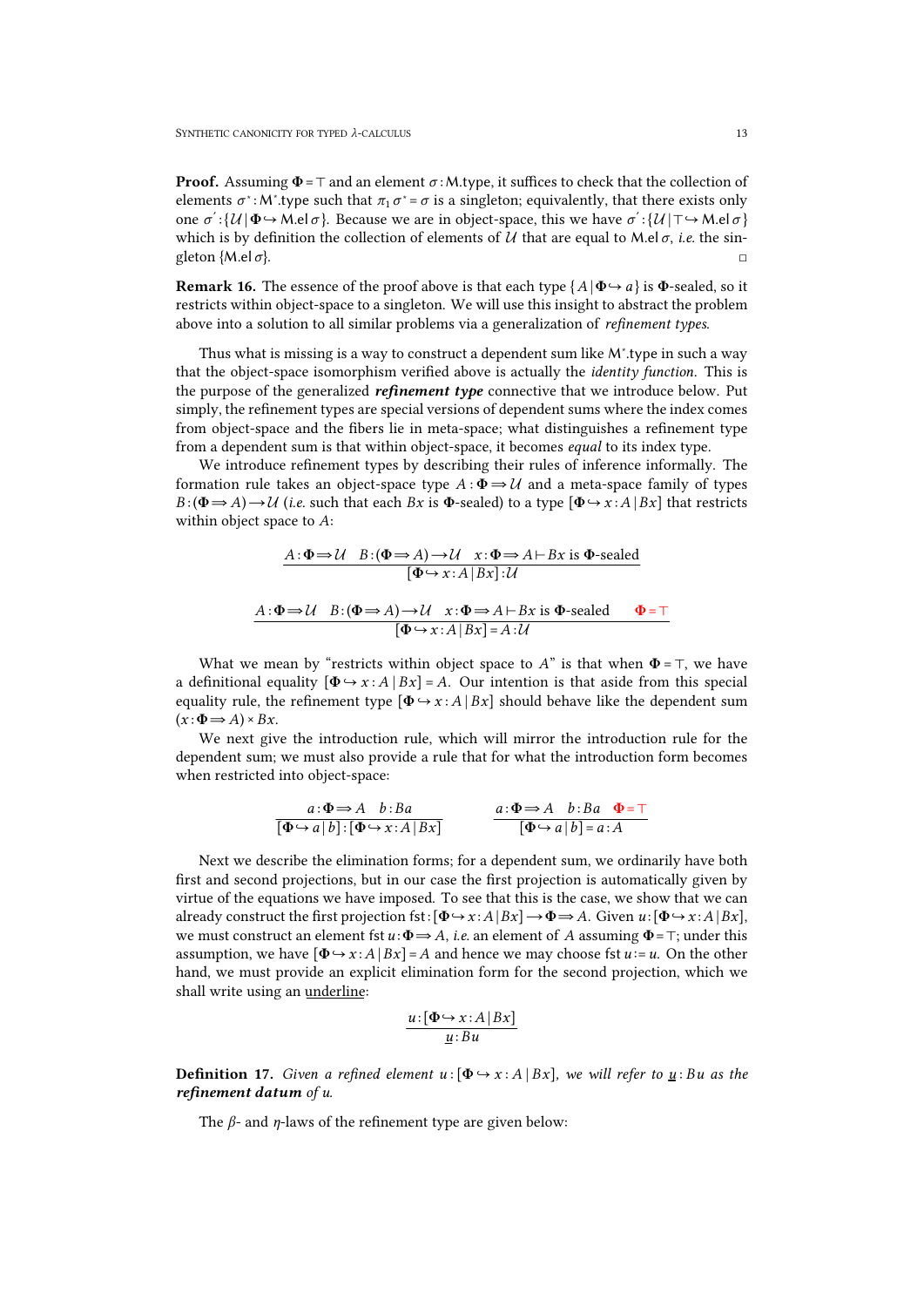14 SECTION 1

$$
\frac{a:\Phi \Rightarrow A \quad b: Ba}{[\Phi \hookrightarrow a \mid b] = b: Ba} \qquad \qquad \frac{u:[\Phi \hookrightarrow x:A \mid Bx]}{u = [\Phi \hookrightarrow u \mid \underline{u}]:[\Phi \hookrightarrow x:A \mid Bx]}
$$

Example 18. Our first application of the refinement type is to give a well-typed definition of M<sup>∗</sup> .type:

$$
M^*.type := [\Phi \hookrightarrow \sigma : M.\mathsf{type} \,|\, \{\mathcal{U} \,|\, \Phi \hookrightarrow M.\mathsf{el}\,\sigma\}]
$$

### <span id="page-13-0"></span>1.5.3 Constructing the synthetic logical predicate

We are now equipped to define the synthetic logical predicate.

```
begin structure M∗
:{STLCV |Φ↪M}
   type :=[Φ↪σ :M.type |{U |Φ↪M.el σ }] el σ :=σ
```
Computation 19. (Decoding) It is instructive to understand why our definition of el above is correct. Explicitly, we need an element el: { $type \rightarrow V | \Phi \rightarrow M$ .el}; we compute a solution "interactively" in several steps:

- 1. To fill the hole  $?_0$ :{type  $\rightarrow$   $V$ | $\Phi$   $\rightarrow$  M.el}, it suffices to fix an element  $\sigma$ :type and pose  $?$ <sub>1</sub> $\sigma$  : {  $V | \Phi \hookrightarrow$  M.el  $\sigma$ }, solving  $?$ <sub>0</sub> :=  $\lambda \sigma$ .?<sub>1</sub> $\sigma$ .
- 2. By cumulativity of  $U \subseteq V$ , it suffices to pose  $?2\sigma$  :{ $U | \Phi \hookrightarrow M$ .el $\sigma$ } and solve  $?1\sigma := ?2\sigma$ .
- 3. Projecting out the refinement datum, it suffices to pose  $?$ <sub>3</sub> $\sigma$  :{[ $\Phi \hookrightarrow \sigma$  : M.type  $|\mathcal{U}| \Phi \hookrightarrow M$ .el $\sigma$ }]| $\Phi \hookrightarrow \sigma$ } and solve  $?$ <sub>2</sub> $\sigma$  :=  $?$ <sub>3</sub> $\sigma$ .
- 4. We may solve  $?\sqrt{3} \sigma := \sigma$ , as the type of  $?\sqrt{3} \sigma$  is in fact equal to  $\{\text{type} | \Phi \rightarrow \sigma \}$  and any element (by definition) restricts to itself on object-space.
- 5. Thus by unravelling the above, we have solved  $?_0 := \lambda \sigma \cdot \underline{\sigma}$ .

Computation 20. (Function types) We will interpret the function type connective step by-step as well. We need an element arr:{type→type→type|Φ↪M.arr}. We step through the construction process a bit more rapidly until we arrive at a goal that requires some thought:

```
arr:=?:{type \rightarrow type \rightarrow type |\Phi \rightarrow M.arr}
arr \sigma \tau := ?: {type |\Phi \rightarrow M.arr \sigma \tau}
arr \sigma \tau := ?: {[\Phi \rightarrow \sigma : M.type | \{U | \Phi \rightarrow M. \text{el } \sigma\}] | \Phi \rightarrow M. \text{arr } \sigma \tau}<br>arr \sigma \tau := [\Phi \rightarrow (?_0 : \{M.type | \Phi \rightarrow M. \text{arr } \sigma \tau\}) | (?_1 : \{U | \Phi \rightarrow M. \text{el } ?_0\})]<br>arr \sigma \tau := [\Phi \rightarrow M. \text{arr } \sigma \tau | (?_1 : \{U | \Phi \rightarrow M. \text{el } (M. \text{arr } \sigma \tau)\})]
```
How do we choose the correct element of *U* to fill the hole  $?$ <sub>1</sub> above? We know that ulti-<br>mately have to exhibit *λ*-abstraction, application, *β*- and *η*-laws; but up to isomorphism, there can be only one connective that supports all this structure: the function space itself. Thus we know in advance that we are required to choose an element of *U* representing the function space *σ* →*τ* that restricts in object-space to the function space of the generic structure M. This is a job for the refinement type!

$$
?_1:=[\Phi \hookrightarrow e:\text{M}.el(\text{M.arr } \sigma \tau)]\{\underline{\sigma} \rightarrow \underline{\tau}|\Phi \hookrightarrow \text{M.app } e-\}]
$$

The use of the refinement type above is valid because each type  ${\sigma \to \tau | \Phi \to M}$ .app  ${ex -}$  } is Φ-sealed. Thus in full, we complete our definition of the function space using an auxiliary definition:

$$
\text{arr}' \sigma \tau := [\Phi \hookrightarrow e : \text{M}.el(\text{M}.\text{arr } \sigma \tau)] \{ \underline{\sigma} \rightarrow \underline{\tau} | \Phi \hookrightarrow \text{M}.\text{app } e - \}]
$$
\n
$$
\text{arr } \sigma \tau := [\Phi \hookrightarrow \text{M}.\text{arr } \sigma \tau | \text{arr}' \sigma \tau]
$$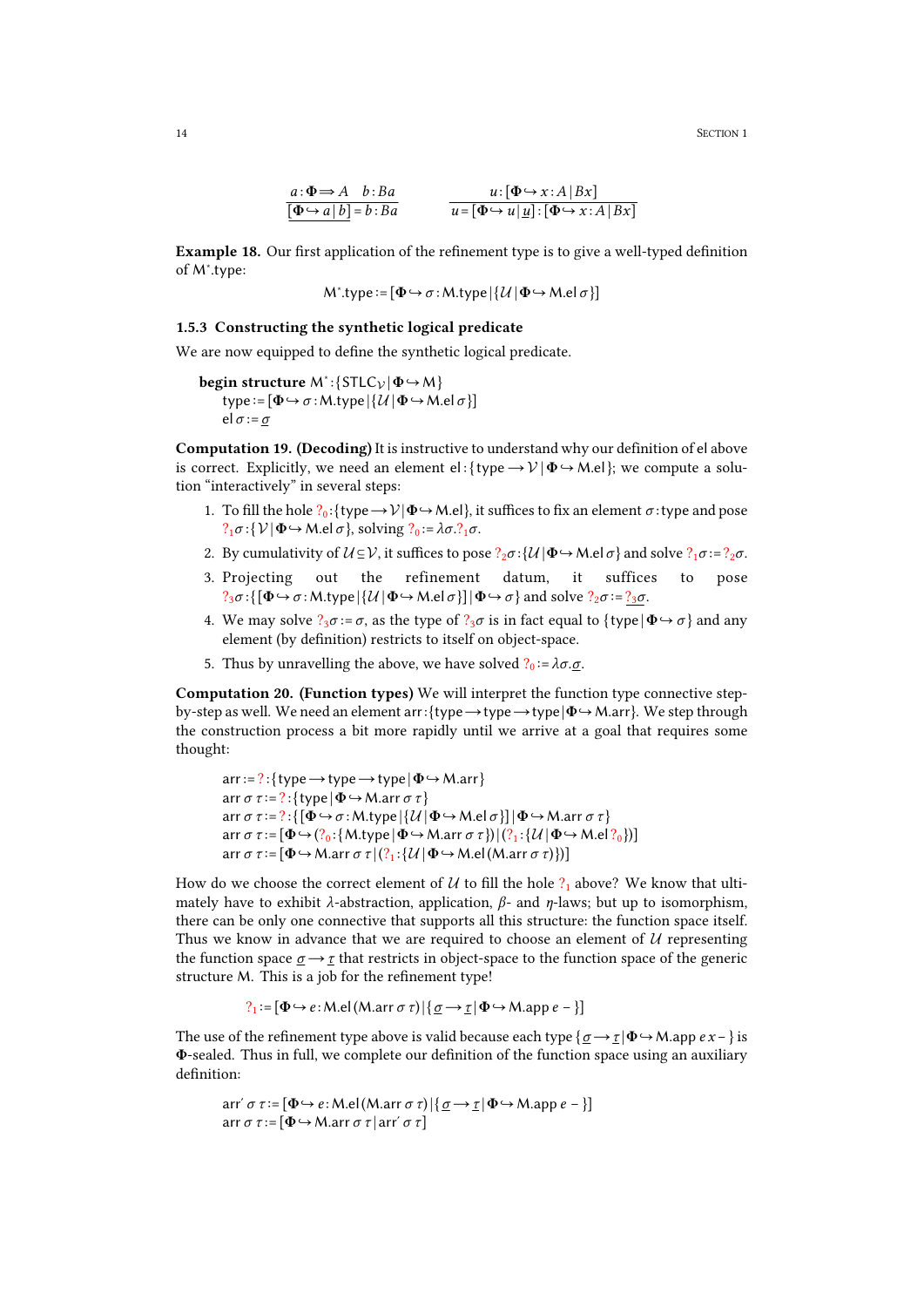We define the *λ*-abstraction as follows; make sure you understand each step below:

```
lam u := ? : \{ \arctan \sigma \tau \mid \Phi \hookrightarrow M \}.lam u \}lam u := ?:{arr´ \sigma \tau | \Phi \hookrightarrow M.lam u}
lam u := ? : \{ [\Phi \hookrightarrow e : \text{M}.el(\text{M.arr } \sigma \tau) | \{\underline{\sigma} \rightarrow \underline{\tau} | \Phi \hookrightarrow \text{M.} \text{app } e - \}] | \Phi \hookrightarrow \text{M.} \text{lam } u \}lam u := [\Phi \rightarrow (?_0 : \{M\ldots\} \mid (M\ldots \cap \tau)^{\top}] \Phi \rightarrow M\ldotslam u\}) |(?_1 : \{\underline{\sigma} \rightarrow \underline{\tau} \mid \Phi \rightarrow M\ldots\cap \tau^{\top}]lam u :=[Φ↪M.lam u |(?1 :{ σ →τ |Φ↪M.app (M.lam u) −})]
lam u := [\Phi \hookrightarrow M.lam u | (?_1 : {\sigma \rightarrow \tau | \Phi \hookrightarrow u})]lam u := [\Phi \rightarrow M.lam u | \lambda x. (?_1 : {\tau | \Phi \rightarrow ux})]\tan u := [\Phi \hookrightarrow M.lam u | u]
```
The application operator is likewise easy to define by projecting the refinement datum of an element *u*: <u>arr *σ τ*</u>, recalling that <u>arr *σ τ*</u> = [ $\Phi \leftrightarrow e$ : M.el(M.arr *σ τ*)|{ $\underline{\sigma} \rightarrow \underline{\tau}$ | $\Phi \leftrightarrow M$ .app *e* - }].

```
app u v :=? :{ τ |Φ↪M.app u v }app u v := u v
```
The computation rules can be seen to hold by virtue of M.arr<sub>β</sub>, M.arr<sub>n</sub>, and the  $\beta/\eta$  laws of the refinement type connective:

$$
\text{app (lam } u) v = \underline{\text{lam } u} v = \underline{\Phi \hookrightarrow M.\text{lam } u \, | \, u} v = \underline{\Phi \hookrightarrow M.\text{lam } u \, | \, u} v = uv
$$
\n
$$
\text{lam } (\lambda x. \text{app } u \, x) = \underline{\Phi \hookrightarrow M.\text{lam} (\lambda x. \text{Map } u \, x) \, | \, \lambda x. \underline{u} \, x} = \underline{\Phi \hookrightarrow u \, | \, \underline{u} \,} = u
$$

Thus we conclude:

arr*<sup>β</sup>* :=⋆  $\arr_\eta u := \star$ 

Computation 21. (Product types) The product type is interpreted using essentially the same recipe as the function type: we refine the object-space function type M.prod  $\sigma \tau$  by the ambient product type  $\sigma \times \tau$ .

```
prod<sup>'</sup> σ τ := [Φ → e : M.el M.prod σ τ |{ <u>σ</u> × <u>r</u></del> | Φ → (M.fst <i>e, M.snd e)}]
prod σ τ :=[Φ↪M.prod σ τ | prodʹ σ τ]
pair u v := [\Phi \rightarrow M.pair u v | (u, v)]fst u := \pi_1 \underline{u}snd u := \pi_2 u\text{prod}_{\beta_1} := \starprodβ2
:=⋆
\text{prod}_n u = \star
```
Computation 22. (Booleans) The most important part of the synthetic logical predicate is to interpret the type of booleans. Our goal is to show that for any object-boolean, its closed instances are exactly M.true and M.false, so this must be reflected in our definition of bool. We have already stipulated that the closed elements of a type are accessed synthetically using by projecting its meta-space component  $\Phi \cdot (\Phi \Rightarrow M \cdot e \cdot M)$ .

Let  $2 := 1 + 1$  be the type with two elements  $0 := \text{inl} \star$  and  $1 := \text{inr} \star$ . We may define an enumeration of the (desired) canonical booleans as follows:

enum:2→Φ⇒M.elM.bool enum  $0 := M$ .true enum  $1 := M$ .false

We then define the logical predicate on the booleans to associate with every object-boolean a element of the corresponding fiber of enum: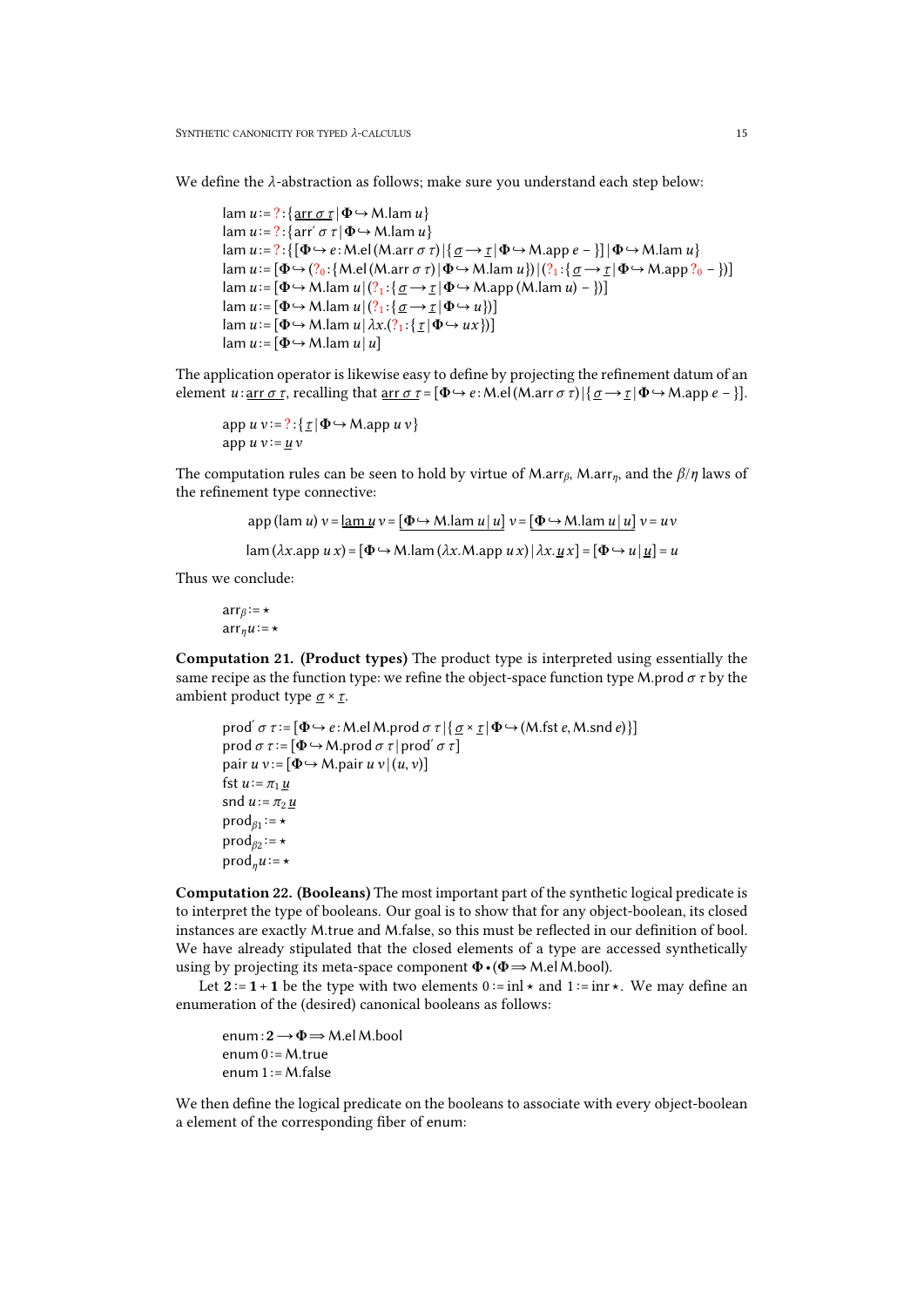```
bool := ? : \{ type | \Phi \hookrightarrow M.bool \}bool := [\Phi \hookrightarrow M_{\cdot}bool |(?:\{\mathcal{U} | \Phi \hookrightarrow M_{\cdot}el M_{\cdot}bool \})]bool := [\Phi \rightarrow M.bool | [\Phi \rightarrow x : M.el M.bool | \Phi \cdot \{i : 2 | \text{enum } i = x \}]]
```
Reading the definition above, an element of bool is thus an object boolean together with a proof that its *generic closed instance* is either  $\eta_{\Phi}$ , true or  $\eta_{\Phi}$ , false. It is not difficult to interpret the boolean constants in the logical predicate now:

true :=  $[\Phi \rightarrow M$ .true  $|\eta_{\Phi}$ .<sup>0</sup>]  $false := [\Phi \hookrightarrow M$ .false  $|\eta_{\Phi}$ .1]

The case expression is defined by pattern matching:

case  $[\Phi \rightarrow M.$ true  $|\eta_{\Phi}.0]$  *v w*:= *v*  $\cose[\Phi \rightarrow M$ .false |  $\eta_{\Phi}$ .1]  $v w := w$  $\csc(\Phi \hookrightarrow u | \star]$  *v*  $w := M \cdot \csc u$  *v w* 

The final case is well-defined because we have  $\Phi = \top$  in scope; the  $\beta$ -rules hold by definition:

```
\text{bool}_{\beta_1} := \star\text{bool}_{\beta 2} := \star
```
Finally we check that the *η*-law holds, fixing  $u : \text{bool} \rightarrow \sigma$ . We need to check that  $u =$ *λx*. case *x* (*u* true)(*u* false); we may fix *x* : bool to check that  $ux = \cose x (u \text{ true}) (u \text{ false}) : \sigma$ . First of all, this equation is a  $\Phi$ -sealed proposition because it restricts in object-space to our assumption M.bool*η*; by the universal property of the meta-space component (Lemma [10\)](#page-9-1), we may assume that there exists some *i* : 2 such that  $\Phi \Rightarrow$  enum *i* = *x* and  $\underline{x} = \eta_{\Phi}$ *i* and thus  $x = [\Phi \rightarrow e$ num *i* |  $\eta_{\Phi}$ *i*]. We proceed by cases on *i*:

- 1. If  $i = 0$ , then  $x = true$  and thus  $ux = case x (u true) (u false)$ .
- 2. If  $i = 1$ , then  $x =$  false and thus  $ux =$  case  $x(u \text{ true})(u \text{ false})$  likewise.

Thus we conclude:

```
\text{bool}_n u := \starend structure M∗
```
#### <span id="page-15-0"></span>1.5.4 The full synthetic logical predicate

We summarize the entire logical predicate below:

```
begin structure M∗
:{STLCV |Φ↪M}
   type :=[Φ↪σ :M.type |{U |Φ↪M.el σ }] el σ :=σ
   arr σ τ :=[Φ↪M.arr σ τ |[Φ↪e :M.el(M.arr σ τ)|{σ →τ |Φ↪M.app e x }]]
   \tan u := [\Phi \hookrightarrow M.lam u | u]app u v := u varrβ
:=⋆
   \arctan u := \starprod σ τ := [Φ → M.prod σ τ | [Φ → e : M.el M.prod σ τ | {<u>σ</u> × <u>τ</u>]Φ → (M.fst e, M.snd e)}]]</u>
   pair u v := [\Phi \rightarrow M.pair u v | (u, v)]fst u := \pi_1 \underline{u}
```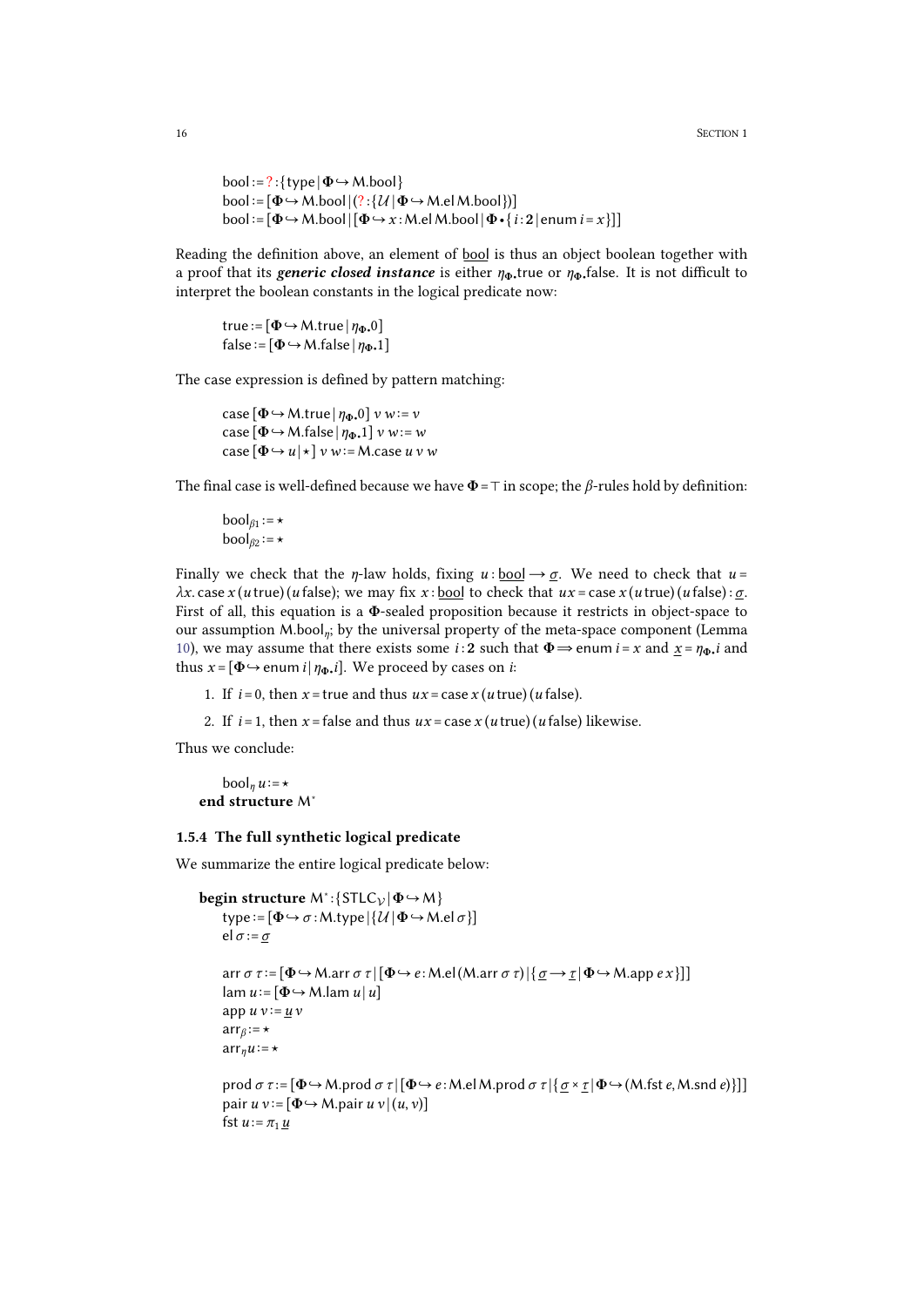```
snd u := \pi_2 u\text{prod}_{\beta_1} := \starprodβ2
:=⋆
      \text{prod}_n u := \starbool := [\Phi \rightarrow M \cdot bool | [\Phi \rightarrow x : M \cdot el M \cdot bool | \Phi \cdot \{i : 2 | \text{enum } i = x\}]]true := [\Phi \rightarrow M.true | \eta_{\Phi}.<sup>0</sup>]
      false := [\Phi \hookrightarrow M.false |\eta_{\Phi} \cdot 1|case [\Phi \rightarrow M.true |\eta_{\Phi\bullet}0|\ v w:=v\csc(\Phi \rightarrow M \cdot \text{false} | n_{\Phi}, 1] v w := w\csc(\Phi \rightarrow u \mid \star) v w:=M.case u v w
      \text{bool}_{\beta_1} := \star\text{bool}_{\beta 2} := \star\text{bool}_n u := \starend structure M∗
```
### <span id="page-16-0"></span>1.6 Canonicity for typed *λ*-calculus

We set out to prove a theorem about the actual syntax of the actual typed  $\lambda$ -calculus; but so far we have seen nothing "actual" whatsoever. In this section, we specify the actual syntax of typed *λ*-calculus as a meta-space inductive definition, and prove the canonicity theorem relative to a *synthetic adequacy* postulate that asserts a completeness property for the interpretation of "actual" syntax into the generic model M.

### <span id="page-16-1"></span>1.6.1 The syntax of typed  $\lambda$ -calculus, analytically

The typed *λ*-calculus can be presented by ordinary syntax with several forms of judgment:

- 1. The judgment Γ *ctx* means that Γ is a context.
- 2. The judgment *σ type* means that *A* is a type.
- 3. The judgment Γ⊢*e* :*σ* means that *M* is a term of type *σ* in context Γ.
- 4. The judgment  $\Gamma \vdash e \equiv e' : \sigma$  means that *e* and *e'* are definitionally equal terms of type *σ* in context Γ.

In the synthetic world, meta-space corresponds to ordinary (external) set theory; thus it is natural to formalize the analytic syntax as an inductive definition within meta-space. Meta space inductive definitions are just like ordinary inductive definitions, except that their induction principles apply only to meta-space motives, *i.e.* motives that are Φ-sealed.

To get started, we give an inductive definition of the meta-space type of analytic types Type.

> <span id="page-16-2"></span>bool:Type  $c$ *σ*, *τ* : Type  $\sigma \Longrightarrow \tau : \text{Type}$  $\sigma, \tau$ :Type *σ* ×*τ* :Type

Remark 23. The universal property of Type is exactly that of an inductive type, except the motive *C* : Type  $\rightarrow$  *U* must lie in meta-space, in the sense that each *C* $\sigma$  is  $\Phi$ -sealed. Advanced readers may be curious how to explictly construct such a meta-space inductive type; this can be done by means of an ordinary *quotient inductive type*, whose generators are the ones above extended as follows:

$$
\Phi = \top \n\star : Type \n\Phi = \top \quad \sigma : Type \n\sigma = \star : Type
$$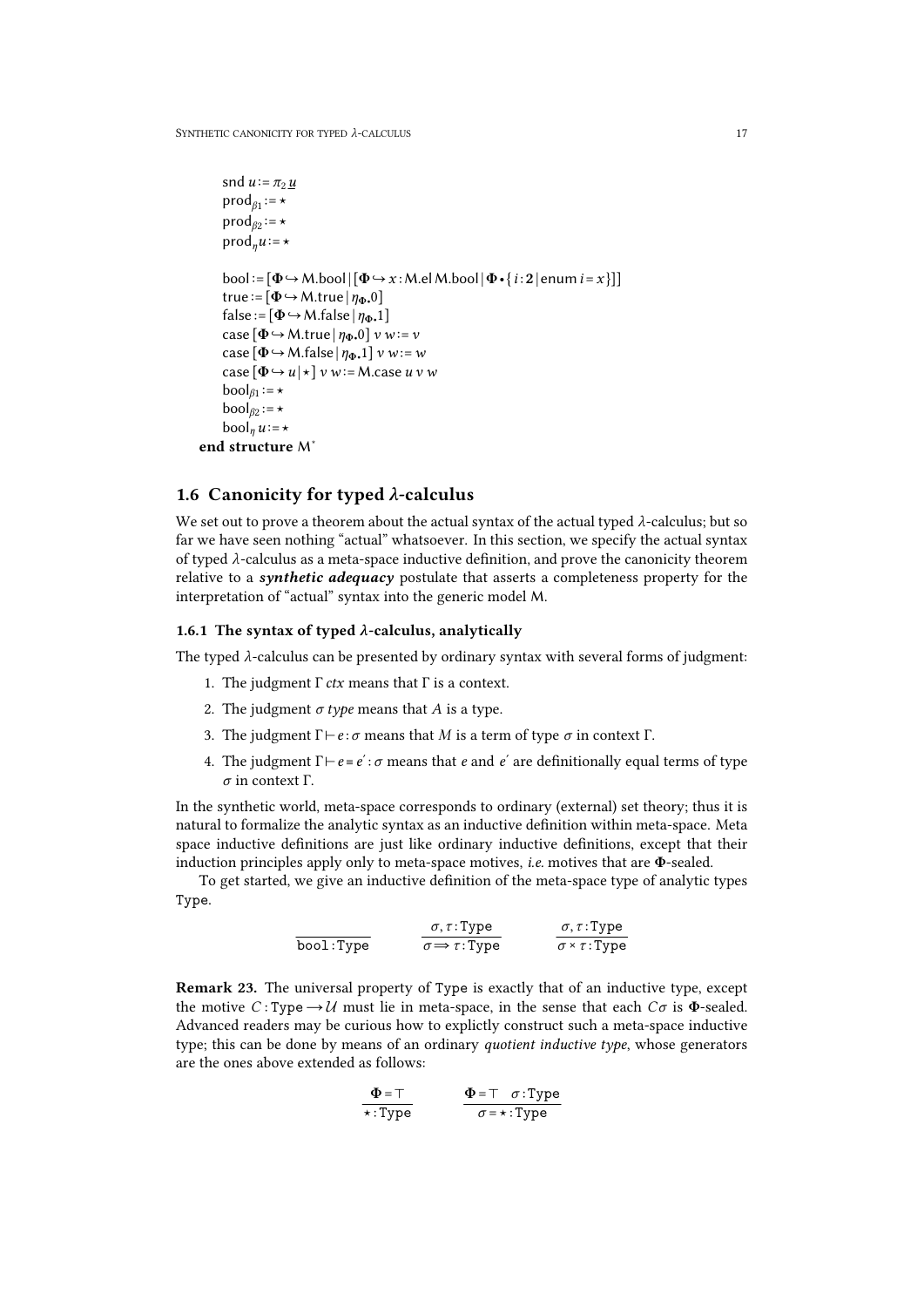We can define the meta-space type Ctx of analytic contexts as follows, fixing some infinite decidable meta-space type of names Name (*e.g.*, integers or the set of unicode sym bols, *etc.*):

$$
\frac{\Gamma: \text{ctx} \quad x: \text{Name} \quad \sigma: \text{Type}}{(\Gamma, x: \sigma): \text{Ctx}}
$$

We can define the meta-space set of variables bound by a context  $VarS(\Gamma) \subseteq Name$ :

$$
\begin{array}{rl} \texttt{Vars}(\cdot) & := \varnothing \\ \texttt{Vars}(\Gamma, x \colon \sigma) & := \texttt{Vars}(\Gamma) \cup \{x\} \end{array}
$$

Finally we define the meta-space indexed inductive type of analytic *preterms* Preterm; we do not belabor this definition, but instead give only a couple representative examples:

| $x:\text{Name } \sigma:\text{Type } M:\text{Preterm}$ | $f,e:\text{Preterm}$                             |
|-------------------------------------------------------|--------------------------------------------------|
| $\text{true}: \text{Preterm}$                         | $\frac{f,e:\text{Preterm}}{f(e):\text{Preterm}}$ |

It is easy to define renamings of bound variables, which we may use to define the relation of *α*-equivalence ≡*<sup>α</sup>* in the standard way à la Barendregt; we will write Preterm/≡*<sup>α</sup>* for the collection of  $\alpha$ -equivalence classes of preterms. Informally we will not distinguish between a preterm and its*α*-equivalence class. We can also define the set of free variables FV(*e*) of a given equivalence class of preterms, again following Barendregt; we may also define substitution of terms for free variables  $[e/x]$ *f* by recursion.

Next we may define the meta-space indexed inductive definition of well-typed terms  $(\Gamma \vdash M : \sigma)$  where  $\Gamma : \text{Ctx}$  and  $M, N : \text{Preterm}/\equiv_{\alpha}$  and  $\sigma : \text{Type}$ , subject to the constraint that  $FV(M) \subseteq VarS(\Gamma)$ . For instance, we will include generators like the following:

$$
\frac{\Gamma, x : \sigma \vdash e : \tau \quad (x \notin \text{Vars}(\Gamma))}{\lambda x^{\sigma}. e : \sigma \Rightarrow \tau} \qquad \frac{\Gamma \vdash f : \sigma \Rightarrow \tau \quad \Gamma \vdash e : \sigma}{\Gamma \vdash f(e) : \tau}
$$

It is possible to prove by induction thatsubstitution preserves well-typedness. Finally, we define the meta-space indexed inductive definition of definitional equivalence (Γ⊢*e* ≡*e*ʹ :*σ*) where Γ : Ctx and *σ* : Type and Γ⊢*e*, *e*ʹ : *σ*. In addition to the *β*- and *η*-laws, we must also include generators to ensure that definitional equivalence is a symmetric congruence. For instance:

$$
\Gamma \vdash \texttt{true} \equiv \texttt{true} : \texttt{bool} \qquad \frac{\Gamma, x : \sigma \vdash e \equiv e' : \tau}{\Gamma \vdash \lambda x^{\sigma}. e \equiv \lambda x^{\sigma}. e' : \sigma \Rightarrow \tau} \qquad \frac{\Gamma \vdash f \equiv f' : \sigma \Rightarrow \tau \quad \Gamma \vdash e \equiv e' : \sigma}{\Gamma \vdash f(e) \equiv f'(e') : \tau}
$$
\n
$$
\frac{\Gamma, x : \sigma \vdash f : \tau \quad \Gamma \vdash e : \sigma}{\Gamma \vdash (\lambda x^{\sigma}. f)(e) \equiv [e/x] f : \tau} \qquad \frac{\Gamma, x : \sigma \vdash f : \tau \quad \Gamma \vdash e : \sigma}{\Gamma \vdash [e/x] f \equiv (\lambda x^{\sigma}. f)(e) : \tau}
$$

We may prove by induction that definitional equivalence is in fact transitive, thus it is an equivalence relation. This concludes the definition of the *analytic* syntax of typed *<sup>λ</sup>*-calculus in meta-space.

#### <span id="page-17-0"></span>1.6.2 The interpretation function corresponding to a synthetic model

With the analytic syntax of typed *λ*-calculus in hand, our next step is to define a meta space *interpretation function* into any synthetic model of typed *λ*-calculus, *i.e.* any structure N:STLC*U*. We must exercise care in specifying this interpretation, because the structure N need not lie within meta-space, and yet the analytic syntax that we have defined is sealed within meta-space.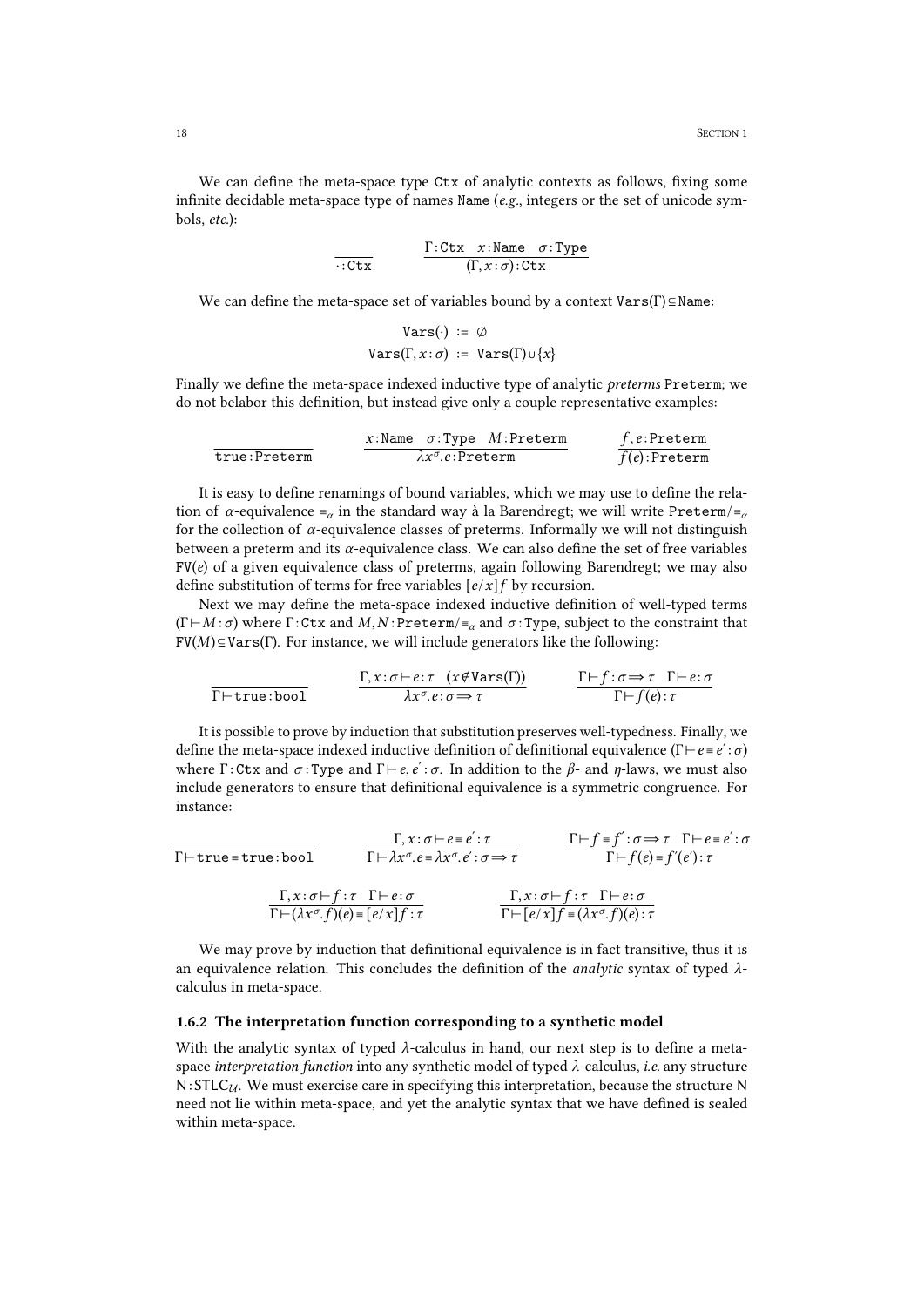For each analytic type  $\sigma$ :Type, we will choose an element  $\llbracket \sigma \rrbracket^N : \Phi \cdot \mathcal{U}$  as follows:

$$
\begin{aligned}\n\llbracket \text{bool} \rrbracket^N &:= \eta_{\Phi}. \text{N.bool} \\
\llbracket \sigma \Rightarrow \tau \rrbracket^N &:= \{ \sigma \leftarrow \llbracket \sigma \rrbracket^N; \tau \leftarrow \llbracket \tau \rrbracket^N; \eta_{\Phi}. (\text{N.array } \sigma \tau) \}\n\end{aligned}
$$

The above is enough for us to define the type of environments  $\llbracket \Gamma \rrbracket^N : \Phi \cdot \mathcal{U}$  within metaspace for any analytic context  $\Gamma : \mathsf{Ctx}$ .

$$
\llbracket \cdot \rrbracket^N := \eta_{\Phi} \cdot \mathbf{1}
$$

$$
\llbracket \Gamma, x : \sigma \rrbracket^N := \{ \Gamma \leftarrow \llbracket \Gamma \rrbracket^N; \sigma \leftarrow \llbracket \sigma \rrbracket^N; \eta_{\Phi} \cdot (\Gamma \times \text{N}. \text{el } \sigma) \}
$$

Finally for each analytic term Γ⊢*e* : *τ*, we will choose an element with the following meta space type:

$$
[\![\Gamma \vdash e \colon \tau]\!]^{\mathbb{N}} \colon \Phi \bullet [\![\Gamma \leftarrow [\![\Gamma]\!]^{\mathbb{N}}, \tau \leftarrow [\![\tau]\!]^{\mathbb{N}}].\Gamma \rightarrow \mathbb{N}.el \tau
$$

We will give a couple cases of this interpretation function. For instance, we derive the interpretation of the true boolean as follows:

$$
\llbracket \Gamma \vdash \texttt{true} : \texttt{bool} \rrbracket^N := ? : \Phi \cdot [\Gamma \leftarrow \llbracket \Gamma \rrbracket^N, \tau \leftarrow \llbracket \tau \rrbracket^N], \Gamma \rightarrow \texttt{N}.\texttt{el} \ \tau
$$
\n
$$
:= \{ \Gamma \leftarrow \llbracket \Gamma \rrbracket^N; \tau \leftarrow \llbracket \tau \rrbracket^N; (? : \Phi \cdot (\Gamma \rightarrow \texttt{N}.\texttt{el} \ \tau)) \}
$$
\n
$$
:= \{ \Gamma \leftarrow \llbracket \Gamma \rrbracket^N; \tau \leftarrow \llbracket \tau \rrbracket^N; \eta_{\Phi}.(\lambda \gamma. \texttt{N}.\texttt{true}) \}
$$

The case for *λ*-abstraction is a bit more complex, as it involves an induction hypothesis.

$$
\llbracket \Gamma \vdash \lambda x^{\sigma}. e : \sigma \Rightarrow \tau \rrbracket^N := ? : \Phi \cdot \llbracket \tau \leftarrow \llbracket \tau \rrbracket^N; \rho \leftarrow \llbracket \sigma \Rightarrow \tau \rrbracket^N \rrbracket, \Gamma \rightarrow \text{N}. e | \rho
$$
\n
$$
:= \begin{cases} \Gamma \leftarrow \llbracket \Gamma \rrbracket^N; \sigma \leftarrow \llbracket \sigma \rrbracket^N; \tau \leftarrow \llbracket \tau \rrbracket^N; \\ ? : \Phi \cdot (\Gamma \rightarrow \text{N}. e | (\text{N.arr } \sigma \tau)) \end{cases}
$$
\n
$$
:= \begin{cases} \Gamma \leftarrow \llbracket \Gamma \rrbracket^N; \sigma \leftarrow \llbracket \sigma \rrbracket^N; \tau \leftarrow \llbracket \tau \rrbracket^N; \\ ? : \Phi \cdot (\Gamma \rightarrow \text{N.} e | (\text{N.arr } \sigma \tau)) \end{cases}
$$
\n
$$
:= \begin{cases} \Gamma \leftarrow \llbracket \Gamma \rrbracket^N; \sigma \leftarrow \llbracket \sigma \rrbracket^N; \tau \leftarrow \llbracket \tau \rrbracket^N; \\ ? : \Phi \cdot (\Gamma \rightarrow \text{N.} e | (\text{N.arr } \sigma \tau)) \end{cases}
$$
\n
$$
:= \begin{cases} \Gamma \leftarrow \llbracket \Gamma \rrbracket^N; \sigma \leftarrow \llbracket \sigma \rrbracket^N; \tau \leftarrow \llbracket \tau \rrbracket^N; \\ e \leftarrow \llbracket \Gamma, x : \sigma \vdash e : \tau \rrbracket^N; \\ \eta \Phi \cdot (\lambda \gamma. \text{N.lam } (\lambda x. e(\gamma, x))) \end{cases}
$$

We conclude our sketch by deriving the intrepretation of application expressions, given  $\Gamma \vdash f : \sigma \Longrightarrow \tau \text{ and } \Gamma \vdash e : \sigma.$ 

$$
\llbracket \Gamma \vdash f(e) : \tau \rrbracket^N := ? : \Phi \cdot \llbracket \tau \leftarrow \llbracket \tau \rrbracket^N ; \tau \leftarrow \llbracket \tau \rrbracket^N \rrbracket^N, \Gamma \rightarrow \text{N}.el \tau
$$
\n
$$
:= \begin{cases} \Gamma \leftarrow \llbracket \Gamma \rrbracket^N ; \tau \leftarrow \llbracket \tau \rrbracket^N ; \sigma \leftarrow \llbracket \sigma \rrbracket^N ; \\ f \leftarrow \llbracket \Gamma \vdash f : \sigma \Rightarrow \tau \rrbracket^N ; \\ e \leftarrow \llbracket \Gamma \vdash e : \sigma \rrbracket^N ; \\ \eta_{\Phi}.(\lambda \gamma . \text{Map}(f \gamma)(e \gamma)) \end{cases}
$$

<span id="page-18-1"></span>**Lemma 24. (Soundness)** *If*  $\Gamma \vdash e = e' : \tau$  *then*  $\Vert \Gamma \vdash e : \tau \Vert^N = \Vert \Gamma \vdash e' : \tau \Vert^N$ .

Proof. By structural induction. □

### <span id="page-18-0"></span>1.6.3 The synthetic adequacy postulate and the proof of canonicity

We finally introduce the last postulate needed to state and prove the canonicity theorem in the synthetic setting. This axiom, called the *synthetic adequacy* postulate, expresses the sense in which the synthetic *λ*-terms as embodied by the generic model M are related to the "actual" analytic syntax of typed *λ*-calculus.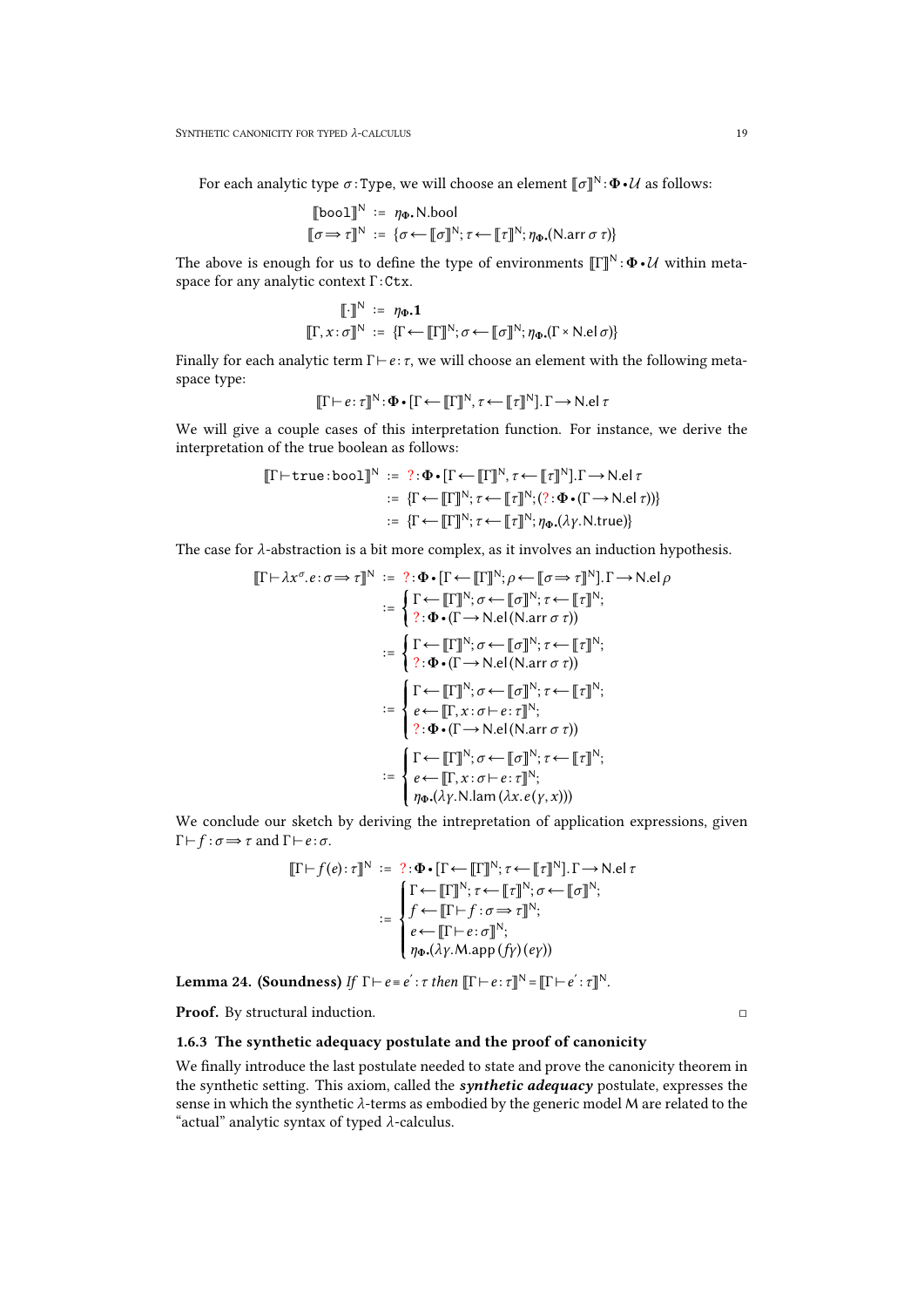Let  $M : \Phi \Rightarrow \text{STLC}_{\mathcal{U}}$  be the generic object-space  $\lambda$ -structure; we will write  $(\Phi \Rightarrow M) : \text{STLC}_{\mathcal{U}}$  for the structure obtained by extending its sorts from object-space, *i.e.*  $(\Phi \Rightarrow M)$ .type =  $(\Phi \Rightarrow M)$ .type). Then the synthetic adequacy postulate is a converse to Lemma [24](#page-18-1) for  $N = (\Phi \Rightarrow M)$ .

Postulate. (Synthetic adequacy) For any analytic terms Γ⊢*e*, *e*ʹ : *τ* we have Γ⊢*e* ≡ *e*ʹ : *τ* if  $\llbracket \Gamma \vdash e : \tau \rrbracket^{\Phi \Rightarrow M} = \llbracket \Gamma \vdash e' : \tau \rrbracket^{\Phi \Rightarrow M}$ 

We can now state and prove the synthetic canonicity theorem, which is stated in the logic of meta-space.

<span id="page-19-1"></span>Theorem 25. (Synthetic canonicity) *Within meta-space, if* ⋅ ⊢ *e* : bool *then either* ⋅⊢*e* ≡true:bool *or* ⋅⊢*e* ≡false: bool *butnot both.*

Before we prove Theorem [25,](#page-19-1) we must explain what we mean by the qualifier "within meta-space". The problem lies with the interpretation of "but not both": if *P* is a meta space proposition, it will not be the case that the naïve negation  $\neg P = P \rightarrow \bot$  is a meta-space proposition. As meta-space is meant to be the complement of object-space, it turns out that the correct way to negate a meta-space proposition is  $P \rightarrow \Phi$ . Thus the formal statement of Theorem [25](#page-19-1) is the conjunction of the following two statements:

$$
(\cdot \vdash \texttt{true} = \texttt{false} : \texttt{bool}) \rightarrow \Phi \tag{2}
$$

$$
\forall e:\texttt{Preterm}.(\cdot \vdash e:\texttt{bool}) \rightarrow (\cdot \vdash e = \texttt{true}:\texttt{bool}) \lor (\cdot \vdash e = \texttt{false}:\texttt{bool}) \tag{3}
$$

Proof. First we prove that ·⊢true≡false:bool does not hold in meta-space, *i.e.* assuming this equation we may deduce  $\Phi = \top$ . By Lemma [24](#page-18-1) we know that  $[\![true]\!]^{M^*} = [\![false]\!]^{M^*}$ where M<sup>∗</sup> is our synthetic logical predicate; unfolding the interpretation function and the definition of M<sup>\*</sup>, we conclude  $\eta_{\Phi}$ , 0 =  $\eta_{\Phi}$ , 1 :  $\Phi \cdot \mathbf{2}$ , which is equivalent to  $\Phi \cdot (0=1) = \Phi \cdot \bot = \Phi$ .

Now we fix a preterm *e* : Preterm such that ⋅⊢*e* : bool isderivable to prove that either ⋅⊢*e*≡true:bool or⋅⊢*e*≡false:bool is derivable. By the *synthetic adequacy postulate* it suffices to check that either  $[\![e]\!]^{\Phi \Rightarrow M}$  =  $[\![\texttt{true}]\!]^{\Phi \Rightarrow M}$  or  $[\![e]\!]^{\Phi \Rightarrow M}$  =  $[\![\texttt{false}]\!]^{\Phi \Rightarrow M}$ , *i.e.* that either ⟦*e*⟧<sup>Φ</sup>⇒<sup>M</sup> =*η*Φ•M.true or ⟦*e*⟧<sup>Φ</sup>⇒<sup>M</sup> =*η*Φ•M.false. We consider the interpretation of *e* into the synthetic logical predicate, *i.e.*  $\llbracket e \rrbracket^{\mathsf{M}^*}:$ {M\*.elM\*.bool|Φ↔ $\llbracket e \rrbracket^{\Phi \Rightarrow \mathsf{M}}$ }. We unfold the type of this element:

$$
\{M^*\text{.el }M^*\text{.bool} \, | \, \Phi \hookrightarrow [e] \! \! \Phi \Rightarrow M\} \cong \Phi \cdot \{i \colon 2 \, | \, \text{enum } i = [e] \! \! \Phi \Rightarrow M\}
$$

We may therefore suppose that we have an element *i* : 2 such that enum  $(\eta_{\Phi} \cdot i) = [e] \cdot \Phi \rightarrow M$ . If  $i = 0$  then we have  $\llbracket e \rrbracket^{\Phi \Rightarrow M} = \eta_{\Phi}$ . M.true, and if  $i = 1$  we have  $\llbracket e \rrbracket^{\Phi \Rightarrow M} = \eta_{\Phi}$ . M. false.

### <span id="page-19-0"></span>1.7 Validating the postulates of synthetic Tait computability

How do we connect our synthetic constructions to reality, and thus derive a canonicity result in ordinary mathematics? This is done by finding a *category*  $E$  that models all the postulates of synthetic Tait computability in such a way that the meta-space fragment of  $E$  is simply the category of sets, and thus any theorems proved about the "actual" syntax described in Section [1.6.1](#page-16-2) will hold in the ordinary, set-theoretic sense.

It is unavoidable that it requires some knowledge of category theory to construct the category  $\mathcal E$  and check that it satisfies the requisite properties. The purpose of these lectures is not to teach category theory, so for this section only we assume familiarity of certain basic constructions such as presheaves and comma categories; we also assume familiarity with the fact that dependent type theory can be interpreted into a topos (see Awodey et al. for an introduction), but we will not get specific enough for the details of this interpretation to matter.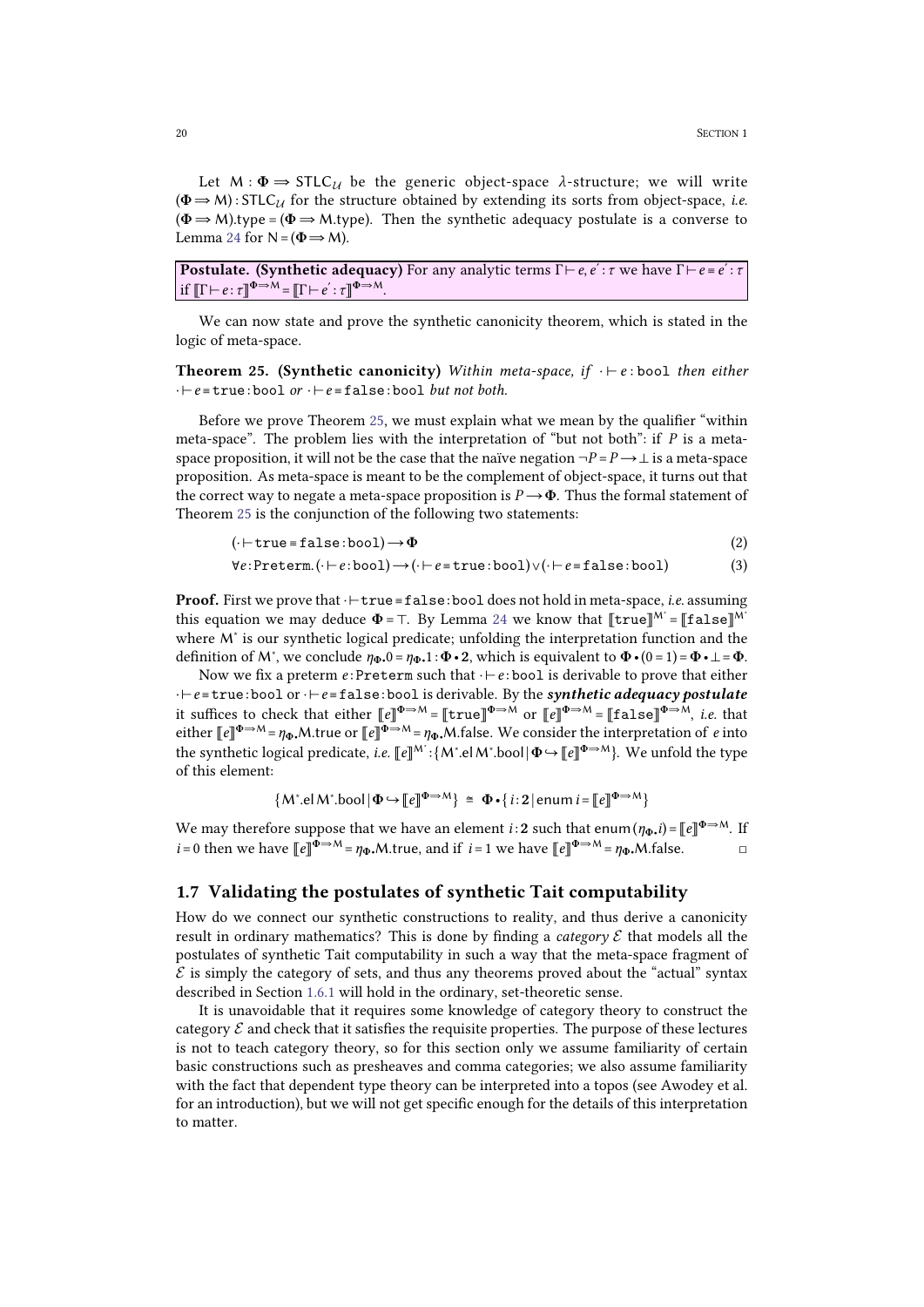### <span id="page-20-0"></span>1.7.1 The syntactic category of typed *λ*-calculus

We first describe the syntactic category  $\mathbb T$  of typed  $\lambda$ -calculus; the objects of this category are *contexts* and the morphisms are definitional equivalence classes of simultaneous sub stitutions. In fact, we can re-use our synthetic construction of "actual" syntax from Section [1.6.1](#page-16-2) by replaying it in ordinary settheory. This can be done by executing the definitions of Ctx, Type, Preterm,  $\equiv_{\alpha} (\Gamma \vdash e : \sigma)$  and  $(\Gamma \vdash e \equiv e' : \sigma)$  in the language of set theory under the definitional extension  $\Phi$ :=⊥.

#### <span id="page-20-4"></span><span id="page-20-1"></span>1.7.2 The object-space topos and the generic model of typed *λ*-calculus

Next we embed the syntactic category into a *topos* in order to facilitate dependent type theoretical language and logical reasoning; this topos is intended to interpret the *object space fragment* of our synthetic language. The simplest topos embedding that we can consider is the *Yoneda embedding*  $\mathsf{y}_\mathbb{T} \colon \mathbb{T} \hookrightarrow \mathbf{Pr} \mathbb{T}$  where  $\mathbf{Pr} \mathbb{T}$  is the category of functors  $\mathbb{T}^{\mathrm{op}} \to$  Set and  $\mathbb{T}^{\mathrm{op}}$  is the *opposite* category of  $\mathbb{T}.$  The presheaf topos  $\Pr$   $\mathbb T$  interprets a model of intuitionistic dependent type theory with as many universes as exist in Set. Thus, synthetic object-space constructions can be replayed in  $Pr \mathbb{T}$  by simply setting  $\Phi = \top$ ; in particular, we have a type STLC<sub>*U*</sub> for each universe  $U \in \text{Pr} \mathbb{T}$  classifying internal models of type *λ*-calculus.

Already in Pr<sup>T</sup> we may define the generic model <sup>M</sup>: STLC*<sup>U</sup>* where *<sup>U</sup>* is any universe. The presheaf of types <sup>M</sup>.type is given by the *constant* functor sending each context <sup>Γ</sup> to the set Type of analytic types. The dependent presheaf of elements M.el sends each context Γ and type  $\sigma \in \text{Type}$  to the set of morphisms hom $\pi(\Gamma,(x:\sigma))$ , *i.e.* the set of definitional equivalence classes of well-typed preterms Γ⊢*e* :*σ*.

#### <span id="page-20-2"></span>1.7.3 The global sections functor, or the *frontier* between object and meta

An equivalence class of *closed terms* of type  $\sigma$  is simply a morphism  $1 \rightarrow (x : \sigma)$  where 1 is the terminal object of T, *i.e.* the empty context ⋅.Generalizing slightly, an equivalence class of *closed substitutions* into context Γ is a morphism 1→Γ. Generalizing a little more, we might say that a closed element of a presheaf  $E \in \text{Pr} \mathbb{T}$  is morphism  $1 \rightarrow E$ , which is (by the Yoneda lemma) the same as an element of the set *E*(1). It is clear that the set of closed elements of the representable presheaf  $y_T\Delta$  is the same as the set of equivalence classes of closed substitutions into context Γ.

The functor that sends a presheaf to its set of closed elements is called the *global* sections *functor* Γ: **Pr** T → **Set**. This functor is important for us because it expresses the relationship between "object" and "meta" space; it will turn out that the global sections functor can be used to model the (synthetic) transition from an object-space type *A* to its meta-space type of closed elements Φ•(Φ⇒*A*).

### <span id="page-20-3"></span>1.7.4 Gluing object and meta-space together

We can construct a new topos  $\mathcal E$  that combines object-space and meta-space in a way that is determined by the global sections functor, reflecting the sense in which meta-space ele ments should be thought of as *closed elements*. There are several ways to construct this category which each have their own trade-offs, so we will choose the simplest and most intuitive construction.

An object of  $\mathcal E$  is a pair of an object-space object  $A \in \textbf{Pr}$  T together with a meta-space family of sets ( $\bar{A}_x \in \mathbf{Set} \mid x \in \Gamma A$ ). A morphism  $(A, \bar{A}) \rightarrow (B, \bar{B})$  is defined to be a pair of a morphism  $f : A \to B \in \mathbf{Pr} \mathbb{T}$  together with a dependent function  $\bar{f}$  of the following form in Set:

$$
\bar{f} : \prod_{a \in \Gamma A} A_a \to B_{f(a)}
$$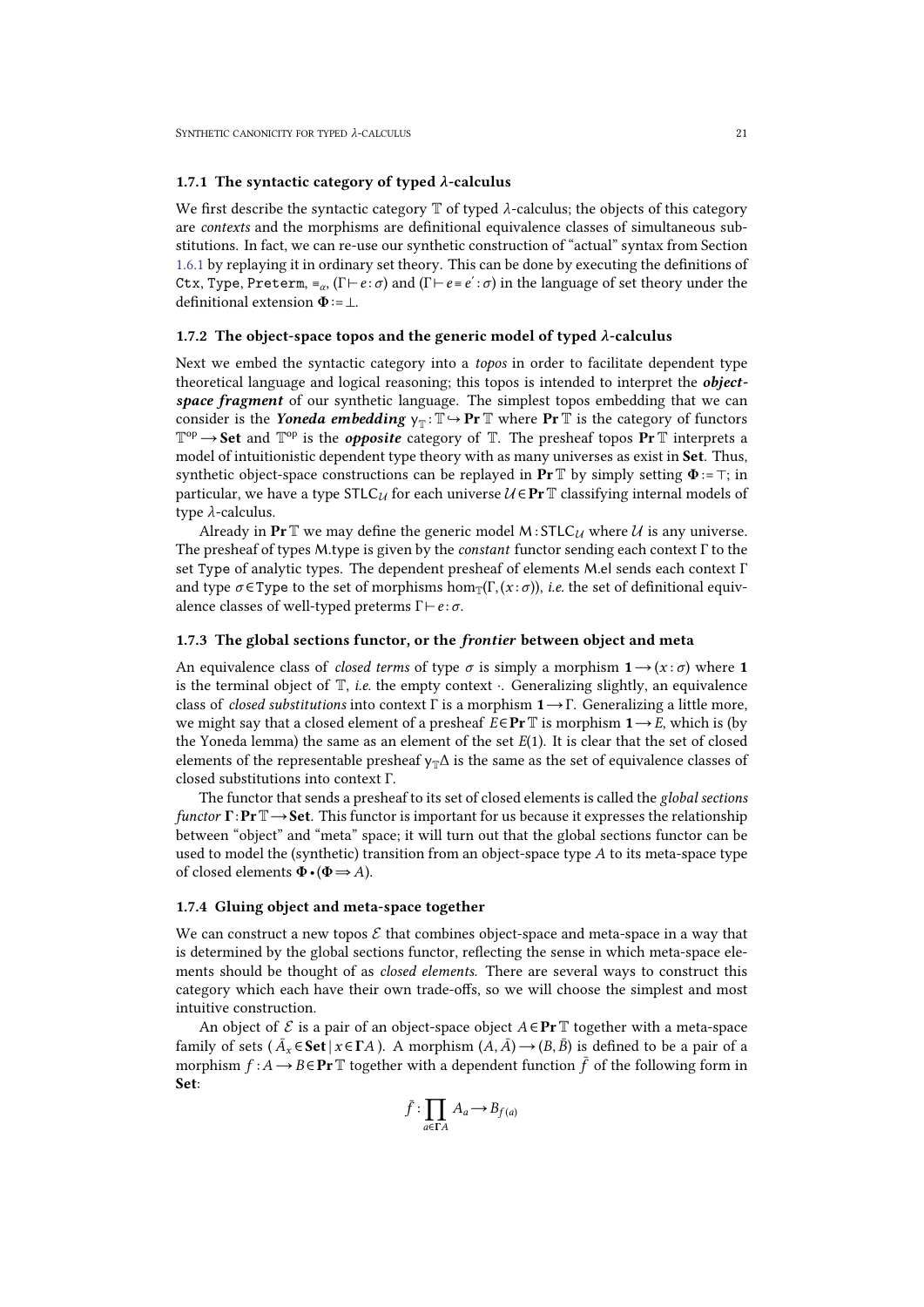Remark 26. We can make an analogy to support the intuitions of those who are familiar with traditional logical predicates; considering the case where  $A = y<sub>T</sub> \sigma$ , for any closed term  $·$ *⊦e* : *σ*, the set  $\bar{\sigma}_e$  should be thought of as the collection of *proofs* that *e* is computable. A morphism from ( $\sigma$ , $\bar{\sigma}$ ) to ( $\tau$ , $\bar{\tau}$ ) then contains an actual equivalence class of terms [ $x : \sigma \vdash e : \tau$ ] together with a proof that *e* takes *computable* closed terms of type *σ* to *computable* closed terms of type *τ*.

The category  $\mathcal E$  that we have constructed can be alternatively phrased in terms of the *comma construction*  $\mathcal{E} = \mathbf{Set} \downarrow \Gamma$ , also known as the *Artin* gluing of the global sections functor.The details of these constructions do not matter in the end, but they do inform the shape that various constructions will take. In the end, it is not difficult for an experienced user of category theory to show that these are all equivalent and that  $\mathcal E$  is a Grothendieck topos, and thus models intuitionistic dependent type theory. All these facts can be black boxed by the reader who is not comfortable with category theory.

We have an embedding of object-space into  $\mathcal{E}$ , *i.e.* a fully faithful functor  $\mathcal{F}$ :  $\mathbb{P}r \mathbb{T} \hookrightarrow \mathcal{E}$ that sends each presheaf  $A \in \text{Pr} \mathbb{T}$  to the family that asserts a trivial meta-space component over each closed element of *A*:

$$
\mathfrak{Z}(A) := (A, \{a \mapsto \mathbf{1}\})
$$

We likewise have an embedding of meta-space into  $\mathcal{E}$ , *i.e.* a fully faithful functor  $K:$  **Set**  $\hookrightarrow$   $\mathcal{E}$ sending each set *S* ∈ Set to the family that asserts a trivial object-space component with *S* in its unique fiber:

$$
K(S) := (\mathbf{1}, \{ \star \mapsto S \})
$$

### <span id="page-21-0"></span>1.7.5 Validating the postulates

We will now substantiate our synthetic assumptions in the topos *E*. The proposition Φ is defined to be the pair  $(1, \{*\rightarrow\emptyset\}) \in \mathcal{E}$ . It can be seen that **Pr**  $\mathbb{T}$  is canonically equivalent to the slice  $\mathcal{E} \downarrow \Phi$ , and that under this identification the embedding  $\mathcal{E} \downarrow \Phi \simeq \mathbf{Pr} \mathbb{T} \hookrightarrow \mathcal{E$ a dependent object  $\Phi \vdash A$  to its dependent product  $\prod_{\Phi} A$ , which we have written  $\Phi \Rightarrow A$ .<br>Thus under these identifications, the generic model  $M : \Phi \Rightarrow \text{STLC}_{\mathcal{U}}$  can be interpreted to be exactly the generic model that we constructed in Section [1.7.2](#page-20-4) using the actual syntax of typed *λ*-calculus. That the refinement types  $[\Phi \rightarrow x : A | Bx]$  can be modeled in *E* follows from results of Gratzer et al.

The last remaining thing to check is the *synthetic adequacy postulate*, which is an immediate consequence the fact that both the Yoneda embedding and  $\mathcal{I}: \mathbf{Pr} \mathbb{T} \rightarrow \mathcal{E}$  are fully faithful and preserve products and exponentials (function spaces).

# <span id="page-21-1"></span>Bibliography

- [Awodey, Gambino, and Hazratpour, 2021] Steve Awodey, Nicola Gambino, and Sina Hazratpour. Kripke-Joyal forcing for type theory and uniform fibrations. Unpublished manuscript, 2021.
- <span id="page-21-3"></span>[Bizjak, Grathwohl, Clouston, Møgelberg, and Birkedal, 2016] Aleš Bizjak, Hans Bugge Grathwohl, Ranald Clouston, Rasmus E. Møgelberg, and Lars Birkedal. Guarded dependent type theory with coinductive types. In Bart Jacobs and Christof Löding, editors, *Foundations of Soſtware Science and Computation Structures: 19th International Conference, FOSSACS 2016, Held as Part of the European Joint Conferences on Theory and Practice of Soſtware, ETAPS 2016, Eindhoven, The Netherlands, April 2–8, 2016, Proceedings*, pages 20–35, Berlin, Hei delberg, 2016. Springer Berlin Heidelberg. ISBN 978-3-662-49630-5. https://doi.org/10.1007/978- 3-662-49630-52.
- <span id="page-21-2"></span>[Carette, Kiselyov, and Shan, 2007] Jacques Carette, Oleg Kiselyov, and Chung-chieh Shan. Finally tagless, partially evaluated. In Zhong Shao, editor, *Programming Languages and Systems*, pages 222–238, Berlin, Heidelberg, 2007. Springer Berlin Heidelberg. ISBN 978-3-540-76637-7.